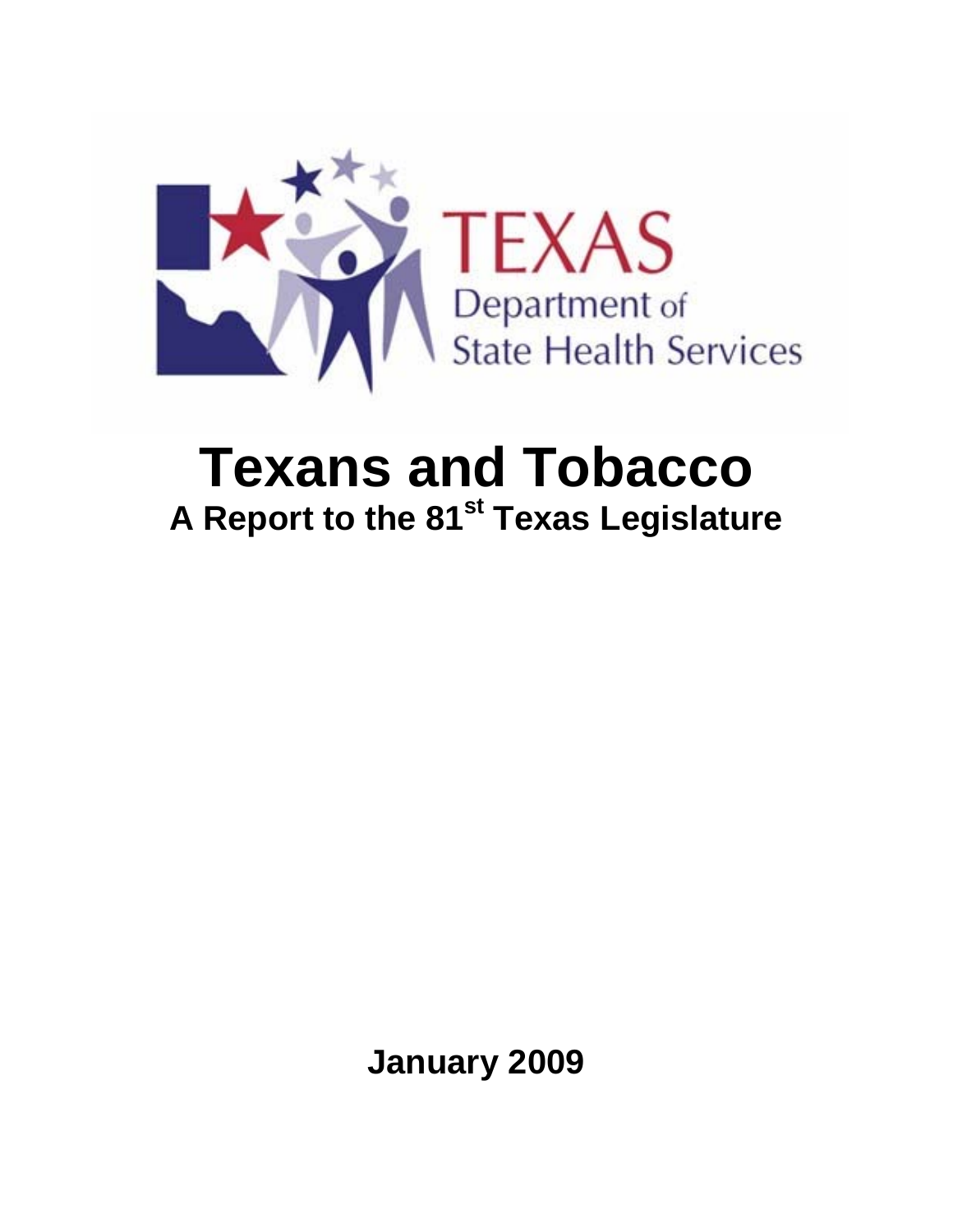# **Forward**

Cigarette smoking is the number one cause of premature death and disability in the United States, and costs society over \$193 billion annually in medical care and healthrelated productivity (Centers for Disease Control and Prevention, 2008). In Texas, smoking is responsible for 24,200 annual deaths and \$12.2 billion in excess medical care expenditures and lost productivity. Annual medical care costs related to smoking are more than \$5.8 billion. The estimated \$6.4 billion in annual productivity losses are associated with death-related forgone lifetime earnings.

This report, *Texans and Tobacco*, is presented pursuant to the requirements of the Texas Health and Safety Code, Section 161.0901. This report details the steps that the Texas Department of State Health Services (DSHS) is taking to reduce and eliminate tobacco use statewide, presents statistical data on current and historic use, and outlines the efforts of the state's tobacco prevention and control initiatives.

The DSHS Mental Health and Substance Abuse Services Division would like to acknowledge the assistance of the staff from the Texas Comptroller of Public Accounts and the DSHS Disease Prevention and Intervention Section in creating this report.

For additional information, please contact Mike Maples, Assistant Commissioner for Mental Health and Substance Abuse at 512/206-4511.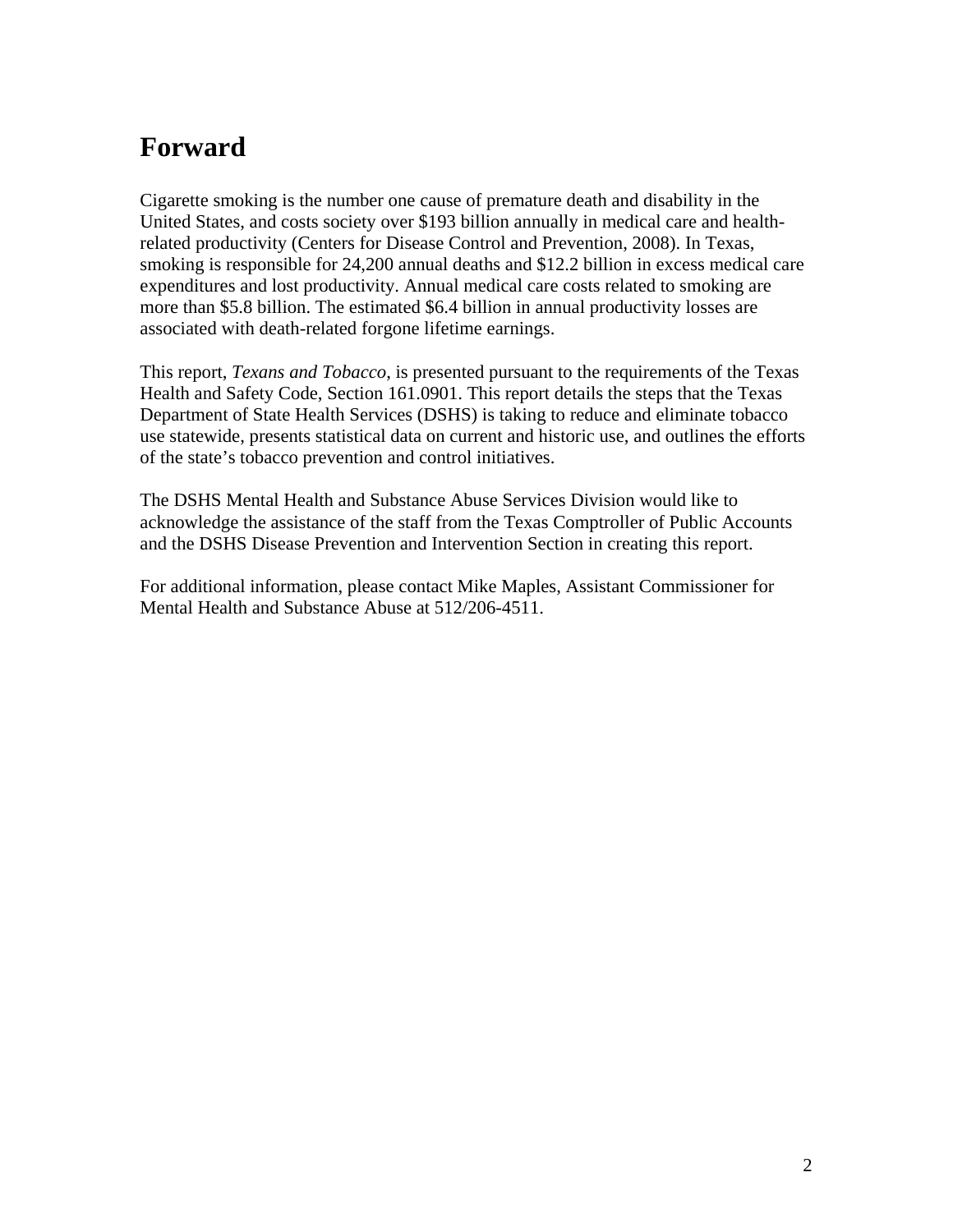# **Executive Summary**

Tobacco use in Texas among adults and youth, though currently in decline, remains a serious public health problem, contributing to or causing many preventable illnesses and deaths. This report details the steps that the Texas Department of State Health Services (DSHS) is taking to reduce and eliminate tobacco use statewide, presents statistical data on current and historic use, and outlines the progress of various programs to date.

### **Retail Cigarette and Tobacco Sales to Minors**

Federal Synar Amendment legislation requires annual, random inspections of tobacco retailers to ensure that 20% or fewer retailers are in violation of tobacco laws. In Texas, the Comptroller of Public Accounts (CPA) works in partnership with local law enforcement agencies to educate the public and to measure and enforce compliance. For Federal Fiscal Year (FFY) 2009, Texas' sales-to-minors rate was 11.3%, a dramatic decrease since the 1998 high of 24%. An increase in CPA funding for local enforcement and retailer education provided by DSHS-funded Prevention Resource Centers, as well as enhanced licensing programs, improved community education, targeted media campaigns, the Texas Tobacco Prevention Hotline, and interagency cooperation are credited with this reduction in illegal tobacco sales to minors.

### **Tobacco Prevention and Control Initiatives**

Tobacco prevention and control activities are guided by goals and objectives that were developed through a statewide strategic planning process that included regional and local stakeholders and partners. Regional staff infrastructure is provided by DSHS to meet the needs of Texans at the local level. There are DSHS tobacco program coordinators in eight Health Service regional offices. Eleven (11) Prevention Resource Center tobacco specialists provide services in the counties of each of the 11 Health and Human Service regions.

Program goals include preventing initiation of tobacco use, increasing cessation of tobacco use by youth and adults, eliminating exposure to secondhand smoke in public places, and eliminating disparities among diverse and special populations.

### **Future Plans**

In June 2007, the Department of State Health Services convened a team of tobacco control experts from the local, regional and state levels to develop a five-year strategic plan for comprehensive tobacco use prevention and control. The goal of the 2008 to 2013 Strategic plan is to provide a data driven, logical evidence-based approach to achieving a smoke-free Texas. The plan is attached as Appendix B. DSHS has submitted an Exceptional Item request to the  $81<sup>st</sup>$  Legislature for increased funding for cessation services and additional communities served by comprehensive Tobacco Prevention and Control Coalitions.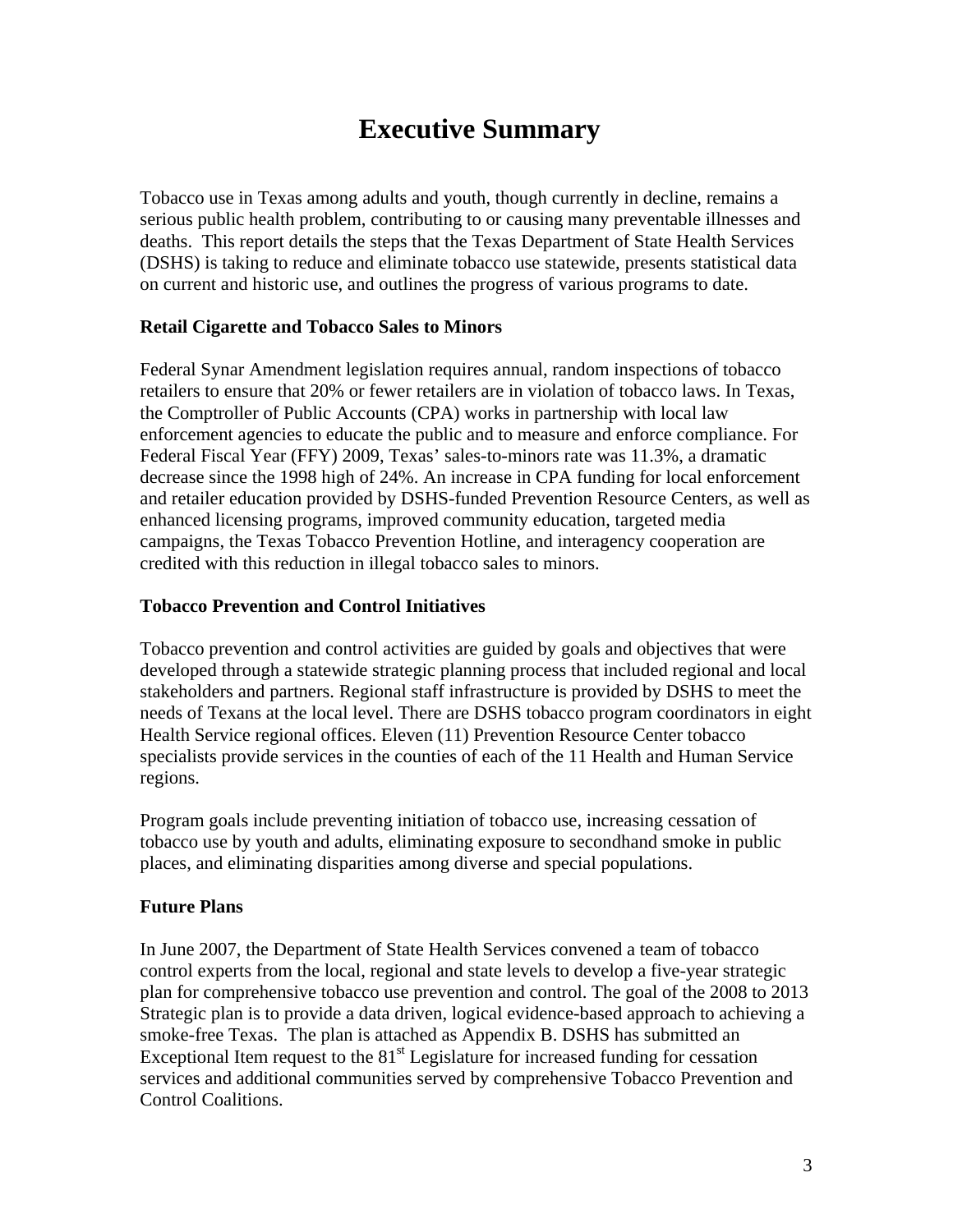### **Educational Programs**

Education is a key component of the Department of State Health Service's prevention and cessation activities. DSHS provides educational activities to support the enforcement of the Texas tobacco laws including community education, the Texas Youth Tobacco Awareness Program for youth cited for possession of tobacco, and a media campaign, *Enforcing Is Easy.* The Texas Education Agency provides school-based tobacco prevention in grades 4 to 12 statewide, the Prevention Resource Centers are facilitating smokeless tobacco prevention education in rural areas of the state, and DSHS funds various youth leadership programs including Texas Tobacco-Free Kids Day activities. Additionally, DSHS provides education to health care providers and worksites regarding cessation of tobacco use.

### **Tobacco Use**

According to 2007 data from the Centers for Disease Control and Prevention (CDC) Behavioral Risk Factor Surveillance System (BRFSS) and DSHS, approximately 19.3% (3,313,301) of adult Texans smoke tobacco. This figure represents a decline from the 1993 and 1995 highs of 23.7% and from the 1990-2003 average of 22%. In 1997 16.2 of adults in Texas said they smoked on a daily basis. In 2007, the percentage of adults in the state who said they smoke daily was down to 13.0%. National statistics, statistics for specific population subgroups, racial/ethnic groups, and other socioeconomic data are available.

Two biennial surveys, the Texas School Survey of Substance Abuse Among Youth and the Youth Tobacco Survey, measure youth tobacco use, collectively polling students in grades 4-12. Statistical evidence demonstrates that public health activities have a positive impact on the rates of underage tobacco use in Texas. According to the 2008 Youth Tobacco Survey, the overall youth tobacco use rates (middle school and high school) in Texas have dropped from 24.7% in 2006 to 20.0% in 2008 indicating significant progress having been made in reducing tobacco use among youth during this period.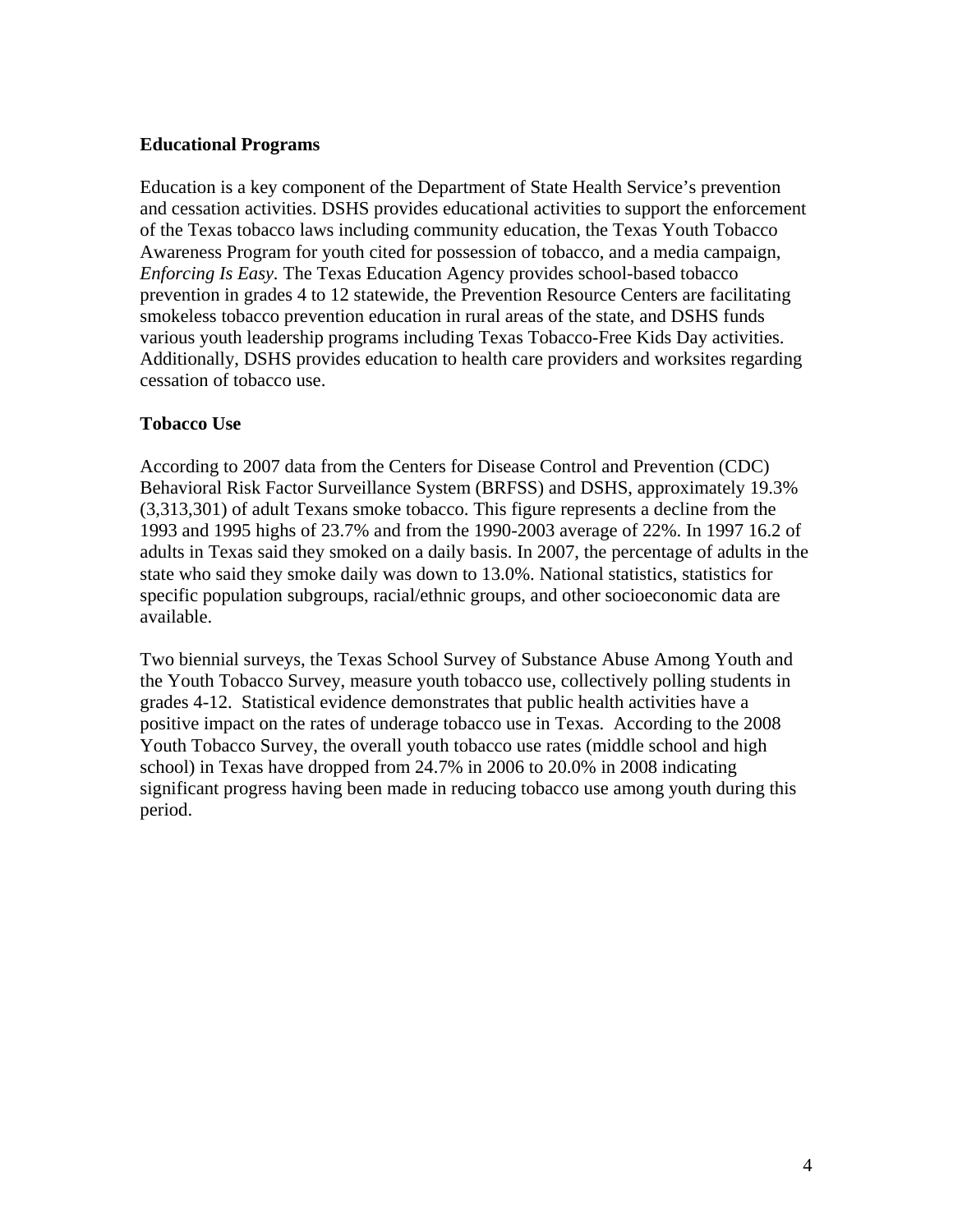# **Table of Contents**

| I. Retail Compliance                    | 6  |
|-----------------------------------------|----|
| Health and Safety Code $161.0901(b)(1)$ |    |
| II. Tobacco Sales                       | 9  |
| Health and Safety Code 191.0901(b)(2)   |    |
| III. Tobacco Initiatives                | 15 |
| Health and Safety Code $191.0901(b)(3)$ |    |
| <b>IV. Future Plans</b>                 | 30 |
| Health and Safety Code 191.0901(b)(4)   |    |
| V. Educational Programs                 | 33 |
| Health and Safety Code 191.0901(b)(5)   |    |
| VI. Tobacco Use                         | 34 |
| Health and Safety Code $191.0901(b)(6)$ |    |
| <b>VII. Appendices</b>                  | 39 |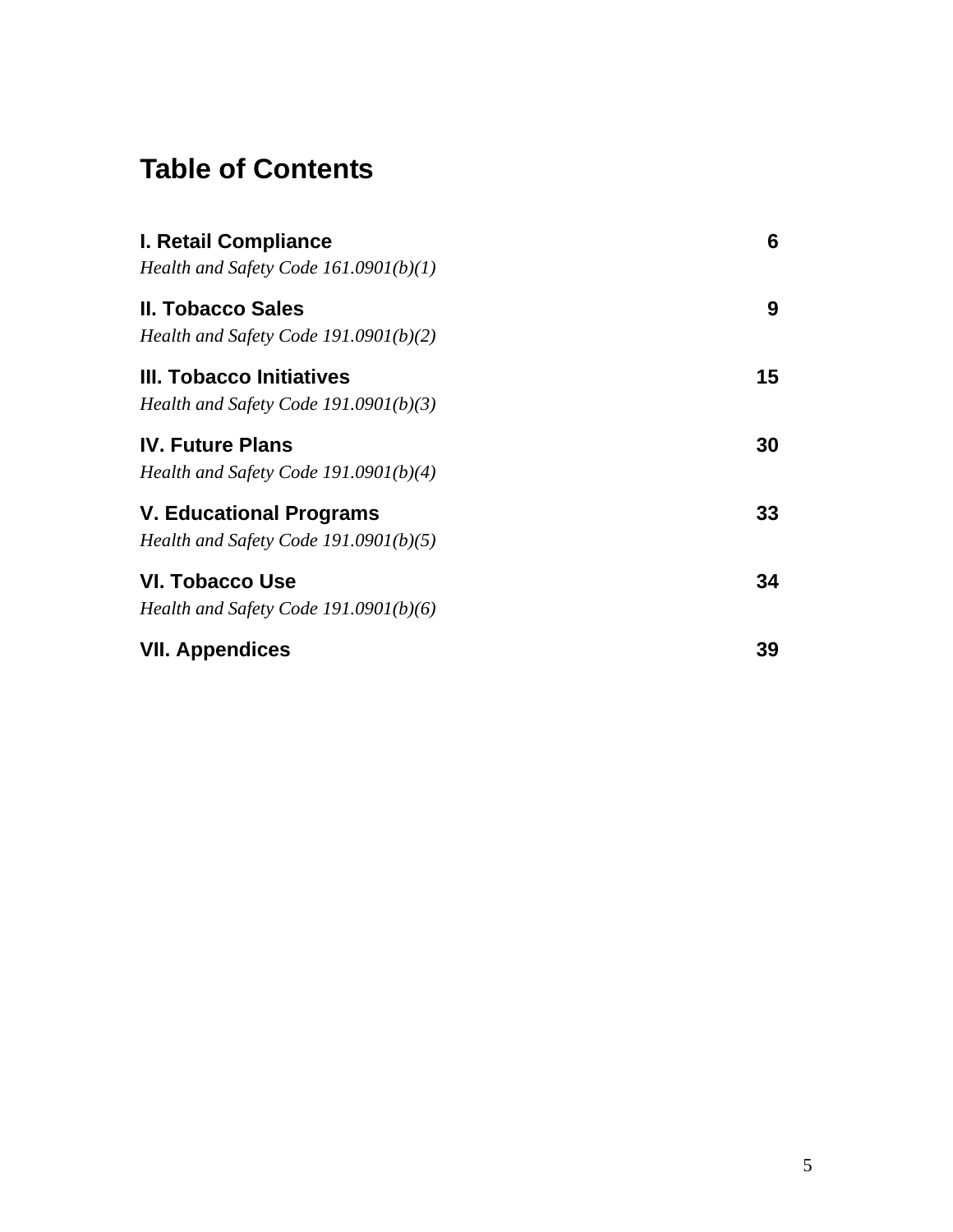# **I. Retail Compliance**

Health and Safety Code, Section 161.0901(b)(1): A baseline of statistics and analysis regarding retail compliance with this subchapter (H), Subchapter K, and Chapters 154 and 155, Tax Code.

*Sale of Cigarettes and Tobacco to Minors S.B. No. 76, Chapter CXXXIX* 

*An Act to prevent the sale of cigarettes and tobacco to persons under the age of sixteen years, and to prescribe a penalty for violating the same.* 

*Be it enacted by the Legislature of the State of Texas: Section 1. That any person who shall sell, give or barter, or cause to be sold, given or bartered, to any person under the age of sixteen years, or knowingly sell to any other person for delivering to such minor, without the written consent of the parent or guardian of such minor any cigarette or tobacco in any of its forms, shall be fined not less than ten nor more than one hundred dollars.* 

> *Approved May 23, 1899*  General Laws of Texas, page 237  $26<sup>th</sup>$  Texas Legislature

# *A. Federal Synar Inspections*

Federal legislation, called the Synar Amendment since it was championed by Oklahoma Congressman Mike Synar, requires states to have laws that outlaw tobacco sales to persons under the age of 18 and conduct an annual random inspection of tobacco retailers. States that have a sales rate of more than 20 percent (meaning that one in five tobacco retailers inspected sold tobacco to a minor) face stiff sanctions including the potential loss of federal funds for substance abuse prevention and treatment.

In Texas, the Comptroller of Public Accounts, in partnership with local law enforcement agencies, is responsible for compliance with the Synar amendment. The Comptroller's office is the permitting and regulatory agency for tobacco retailers in Texas. The State of Texas requires tobacco retailers to obtain permits from the Texas Comptroller to sell tobacco products to consumers. Each tobacco retailer must renew their license to sell tobacco products every two years, on the even numbered years. Additionally, a permit holder must also have an active sales tax permit for each business location from which tobacco products are sold. The Comptroller's office conducted a study during May and June, 2007 that determined the Comptroller's database of tobacco retailers was 99.2 percent accurate for use in the Synar Survey. The Texas tobacco tax retailers list consisted of approximately 29,000 tobacco retailers in 254 counties.

Through an interagency agreement with the Comptroller's office, the Texas Department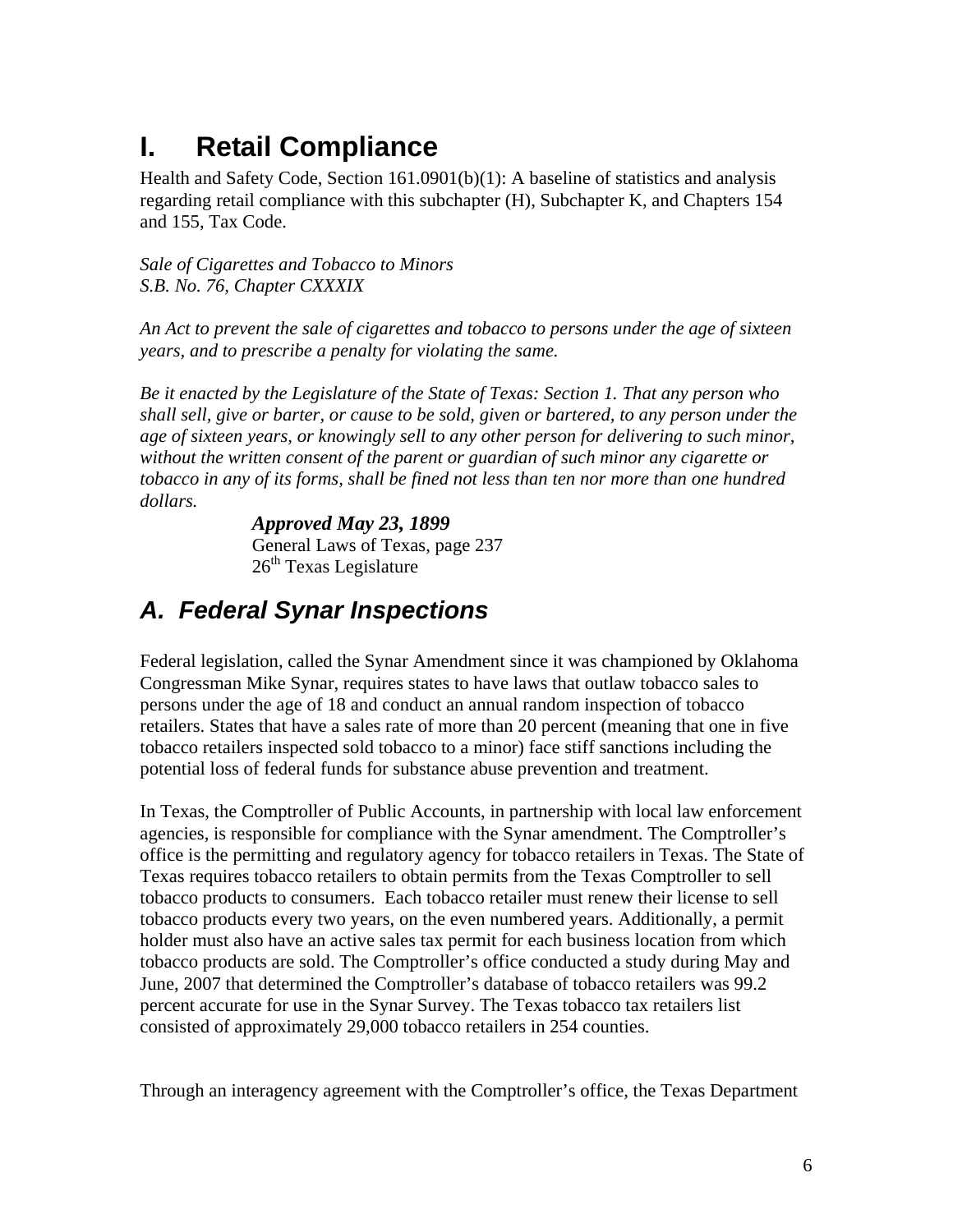of State Health Services, Division of Mental Health and Substance Abuse Services, conducts the Synar Survey, analyzes the survey data to determine the state's rate of illegal sales to minors, and completes the Annual Synar Report to the Substance Abuse and Mental Health Services Administration. The Center for Safe Communities and Schools at Texas State University-San Marcos contracts with DSHS to oversee the Synar Survey field inspections. The Synar Survey is conducted according to research protocols approved by the Substance Abuse and Mental Health Services Administration's Center for Substance Abuse Prevention to ensure the findings are scientifically valid.



### **Texas Synar Rates FFY1998-2009**

As seen in the chart, since passage of the state's comprehensive tobacco control laws in 1997, Texas tobacco sales to minors from 1997 to 2008 have dramatically decreased from 24 percent in 1998 to 11.3 percent in 2009. The Annual Synar Report is for the Federal Fiscal Year (FFY) following the calendar year in which the inspections were conducted.

# *B. Comptroller of Public Accounts Inspections*

In addition to the annual Synar Survey, which is performed at the same time each year, the Comptroller's office tracks enforcement data from local law enforcement agencies it funds by grants under Texas Health  $&$  Safety Code §161.088. The enforcement agencies include municipal police departments, county sheriffs' departments, and county constables that provide comprehensive enforcement of the state's tobacco laws. In addition, the Comptroller provides grants to school-based law enforcement agencies to conduct enforcement and education activities appropriate in a school setting. In addition to retail sales, these agencies also conduct monthly inspections and necessary enforcement for violations relating to permit visibility, required signage, tobacco products placement, retailer training, and visibility of tax stamps on the tobacco products.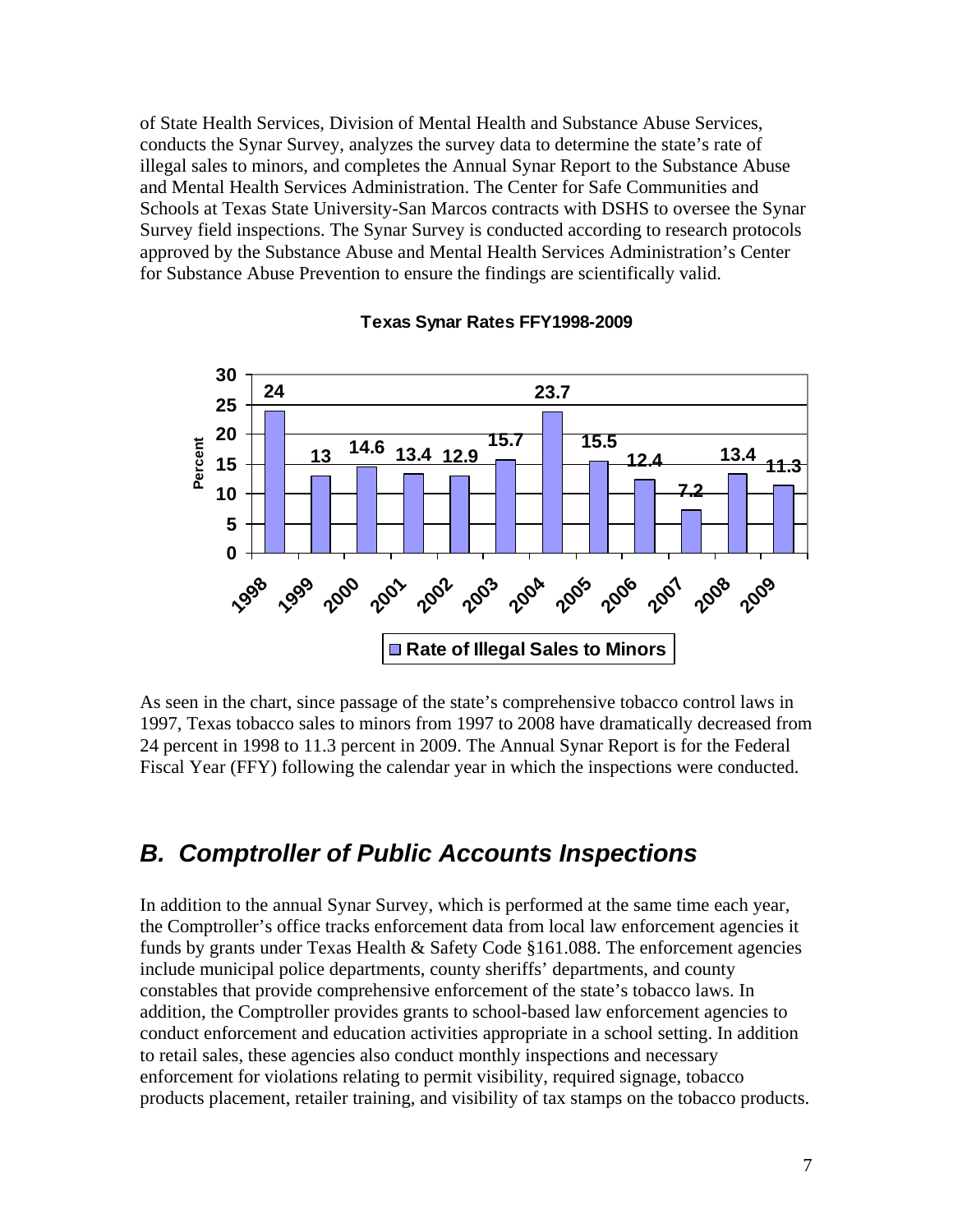These agencies work in concert providing a seamless transition between local and state enforcement activities.

During the year prior to the 2008 Synar Survey, data collected monthly from the Comptroller-funded law enforcement agencies across the state showed 7.2 percent of retail stores inspected statewide illegally sold tobacco products to minors while the FFY 2009 Synar Survey conducted in the spring of 2008, resulted in an 11.3 percent rate of illegal sales to minors. Though methodology for the two different data sets (Synar Survey is a scientific random selection and Comptroller data is self-selected/self-reported by grantees) are dramatically different, both are significantly below the 20% threshold for federal penalties. These figures show that when comprehensive enforcement activities are supported with necessary fiscal and staffing resources, a positive impact can be made in reducing the number of illegal tobacco sales to minors.

Although the data collection methodology is different, the baseline data in the chart below compares the Comptroller's office FY2008 data of the illegal rate of tobacco sales to minors in five of the six DSHS Tobacco Prevention and Control Coalition communities to the state Synar Survey rate determined in 2008. There was no local law enforcement data reported to the Comptroller's office regarding tobacco compliance in Lubbock and surrounding counties.

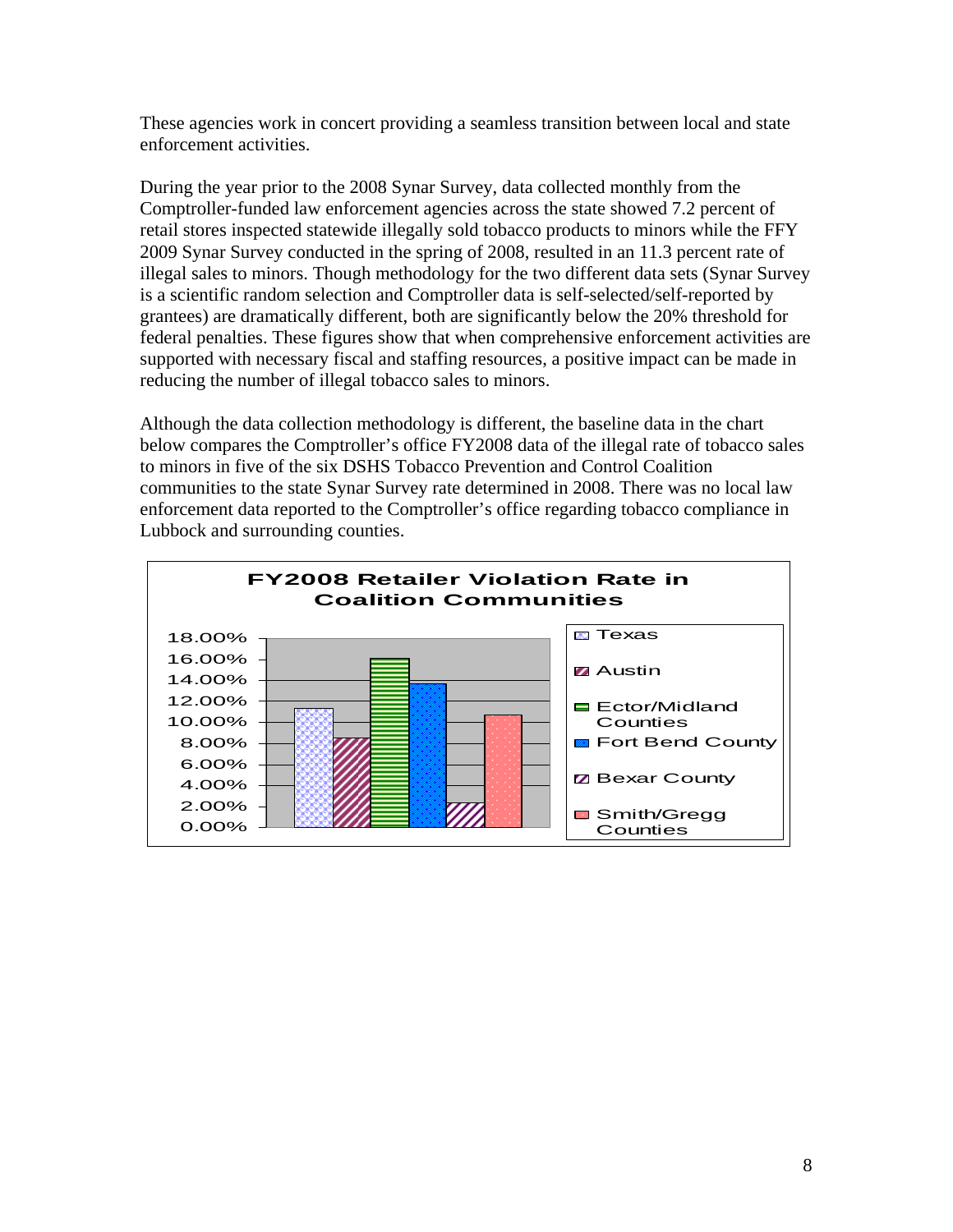# **II. Tobacco Sales**

Health and Safety Code, Section 161.0901(b)(2): A baseline of statistics and analysis regarding illegal tobacco sales, including: (A) sales to minors; (B) enforcement actions concerning minors; and (C) sources of citations.

*"Effective measures of restricting the commercial distribution of tobacco products to youth are only the beginning. The retail environment should be redesigned to effectuate the public health goals of discouraging tobacco use and reducing the numbers of people with tobacco-related disease."* 

> *"Ending The Tobacco Problem: A Blueprint For The Nation" Institute of Medicine Report, May 2007*

Tobacco enforcement in Texas is conducted using a multi-pronged approach that utilizes both local and state level resources. The Comptroller of Public Accounts, under Texas Health & Safety Code §161.088, and the Department of State Health Services under Texas Government Code §403.105, provide funding to local law enforcement agencies including municipal police departments, sheriffs' departments, constable offices, and school-based police agencies. In FY2009, the Comptroller's office has increased the number of law enforcement agencies participating in the tobacco grant program by 35 percent to 128 law enforcement grantees and 120 school districts. These school districts are required to have school-based police to enforce the Texas tobacco laws.

In addition, the Comptroller conducts its own inspection of tobacco permit holders to ensure compliance with the law. The Comptroller's enforcement and criminal investigation divisions conduct comprehensive misdemeanor and administrative inspections of thousands of retailers annually.

DSHS has established a protocol to alert the Comptroller's office during the annual Synar Survey to ensure local law enforcement is notified of local retailer violations. One hundred and fifty retailer violations during the 2008 Synar Survey were reported to local law enforcement for follow-up enforcement activities.

In addition to citations issued by local law enforcement, the Comptroller's office in 2008 completed 586 inspections that had one or more violations. These inspections resulted in collection of civil penalties of \$272,650. These penalties are assessed against store owners. Although the demonstrated level of compliance is high, during the same period in 2008, the Comptroller's office reported the following sources of citations/violations for FY07 and FY2008: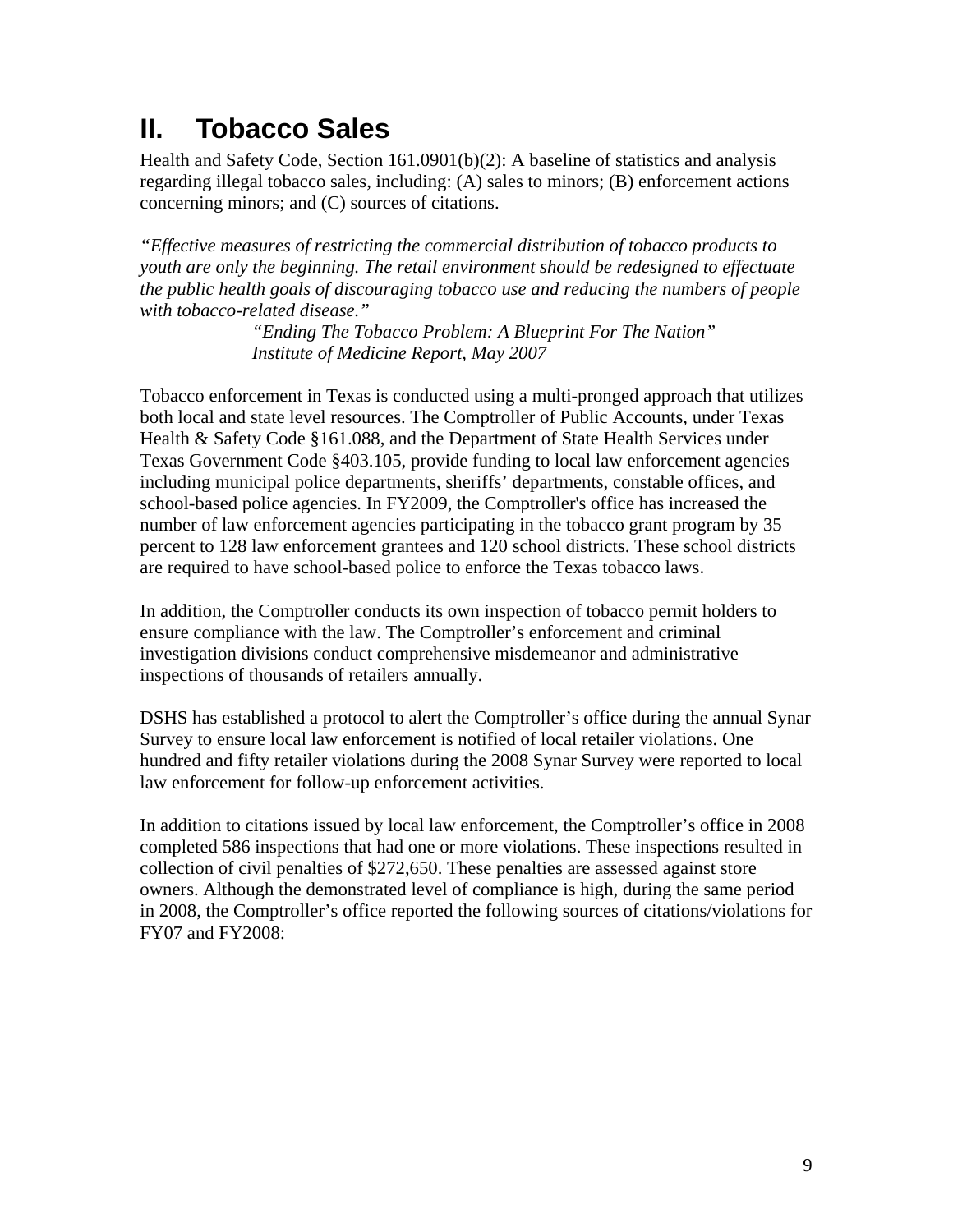| <b>Enforcement Action</b>   | <b>Violations</b>                    | <b>FY2008</b> | <b>FY2007</b>  |
|-----------------------------|--------------------------------------|---------------|----------------|
| <b>Minor Enforcement</b>    | Minors in Possession of Tobacco      | 2,366         | 3,059          |
|                             |                                      |               |                |
| <b>Retailer Enforcement</b> |                                      |               |                |
| Controlled Buys (Stings)    |                                      | 8,686         | 9,271          |
|                             | <b>Sting Violations</b>              | 625           | 826            |
|                             | <b>Sting Citations</b>               | 607           | 798            |
|                             |                                      |               |                |
| <b>Retailer Compliance</b>  |                                      |               |                |
| Inspections                 |                                      | 6,182         | 7,509          |
|                             | # Stores in Violation                | 783           | 839            |
|                             | # Violations at these stores         | 985           | 1,019          |
|                             | # Violations - Warning Signs         | 316           | 235            |
|                             | # Violations - Direct Access         | 107           | 143            |
|                             | # Violations - Single Cigarettes     | 13            | 25             |
|                             | # Violations - Promotion to Minors   | 19            | 25             |
|                             | # Violations - Employee Notification | 530           | 591            |
|                             |                                      |               |                |
| <b>Stores Cited</b>         |                                      | 133           | 142            |
|                             | # Citations issued at these stores   | 153           | 163            |
|                             | # Citations - Warning Signs          | 44            | 47             |
|                             | # Citations - Direct Access          | 22            | $\overline{7}$ |
|                             | # Citations - Single Cigarettes      | $\Omega$      | $\theta$       |
|                             | # Citations - Promotion to Minors    | 1             |                |
|                             | # Citations - Employee Notification  | 86            | 108            |

For a complete listing of Comptroller enforcement activities by city and county, see Appendix A.

# *A. Texas Tobacco Enforcement Collaborative Agencies*

The Texas tobacco laws are enforced by the collaborative efforts of the following entities:

- Comptroller of Public Accounts
- Department of State Health Services
- **Texas State University San Marcos** 
	- Center for Safe Communities and Schools
	- Texas Statewide Tobacco Education & Prevention (STEP) Program
- **•** Office of the Attorney General

Funded law enforcement agencies use the state's model for tobacco enforcement developed by the Comptroller and Texas State University-San Marcos in the 1990s. This model includes education of retailers, the public, and youth; inspections of retailers; and enforcement of the state's retail sales laws through undercover compliance checks and enforcement of the state's minor-in-possession of tobacco statute. This model has provided the core of tobacco law enforcement since the law passed in 1997 and has since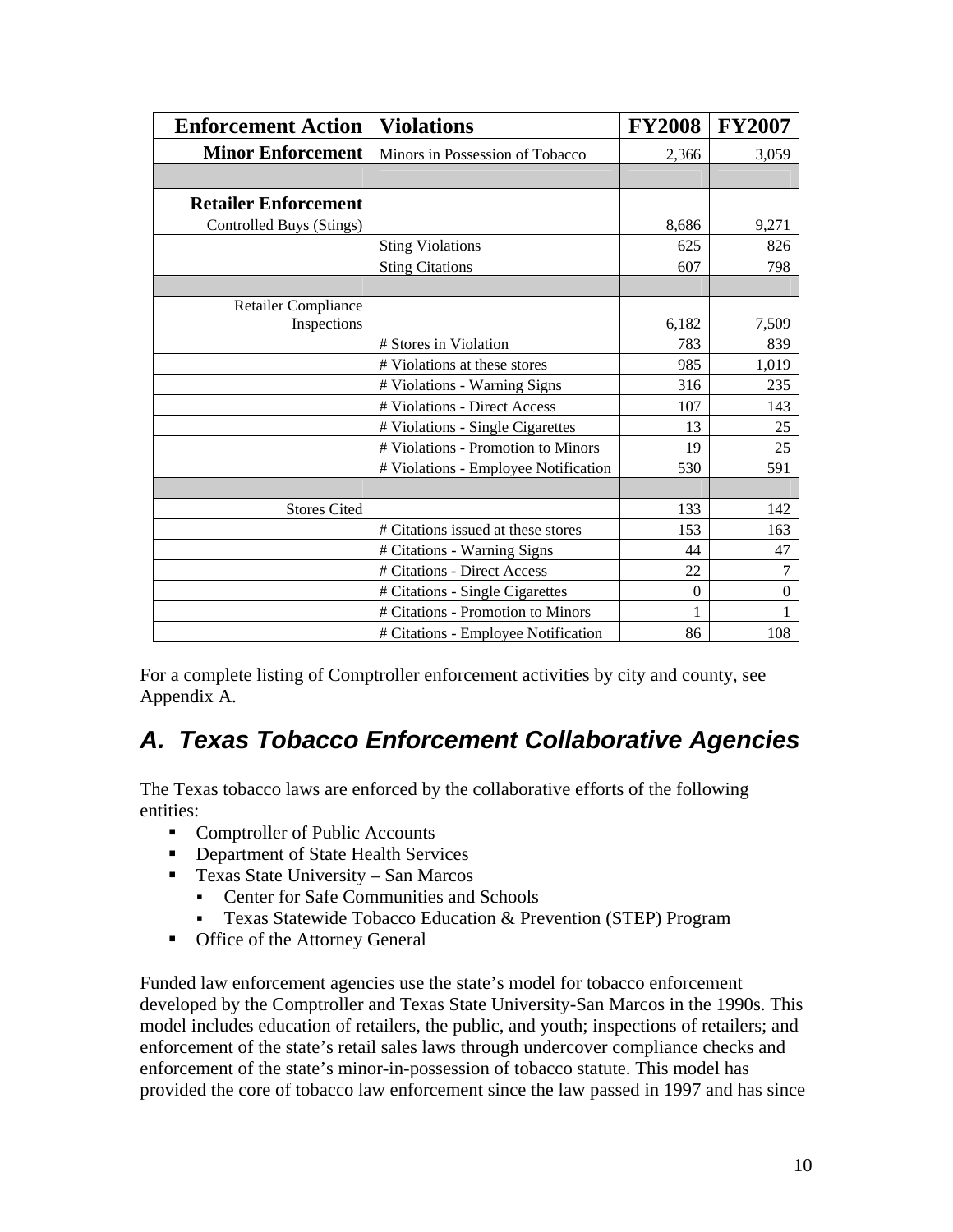become a model for other states. It emphasizes voluntary compliance created through the partnership between local law enforcement agencies and local retailers.

Since passage of the state's comprehensive tobacco laws in 1997, staff from the Comptroller's office and have met on a regular basis to communicate best practices in order to develop necessary infrastructure and collaborative relationships to limit youth access to tobacco.

The Office of the Attorney General has also been an active partner in reducing youth tobacco access. Through its Consumer Protection and Public Health Division and under authority of the Texas Deceptive Trade Practices - Consumer Protection Act, the Attorney General has negotiated voluntary compliance settlements with several large retail companies that include a provision that these companies will not hire minors to sell tobacco. The Attorney General has been creative in addressing new challenges, such as Internet sales of tobacco, by negotiating settlements with credit card companies, including Visa, MasterCard, and American Express, to prohibit online tobacco purchases using these cards.

# *B. Support Activities for Enforcement of Texas Tobacco Laws*

# **1. Community Education**

In FY2008, through grants funded by the Comptroller of Public Accounts, 98 local law enforcement agencies and 85 school districts with school-based police provided compliance education to about 1.4 million minors, retailers, court personnel, parents, educators, and law enforcement officers. Local law enforcement grantees educated 38,832 tobacco retailers. The Comptroller's law enforcement grantees conducted 8,686 controlled buys using youth inspectors, resulting in 625 violations for retailer sales to minors.

During the period between the 2007 and 2008 Synar Survey, DSHS and the Comptroller conducted a number of supportive outreach activities to educate Texas law enforcement, judicial officials, tobacco retailers, and local communities about the state's tobacco law, the importance of complying with these laws, and potential consequences for failure to comply.

When a tobacco retailer is initially issued a permit or when they renew their permit, they receive a packet of information from the Comptroller's office concerning their role in enforcing tobacco laws in Texas. Texas continues to distribute a merchant education packet stating: *"I Can't Sell – You Can't Buy/Under 18 No Tobacco/Together We Can Stop Kids from Buying Tobacco."* A warning sign that is part of the campaign is distributed to retailers.

The 80<sup>th</sup> Legislature passed two pieces of legislation that changed the point-of-sale health warning signs for tobacco products. The bills, SB 91 and SB 143, each required an addition to the language on the statutorily required warning signs concerning the dangers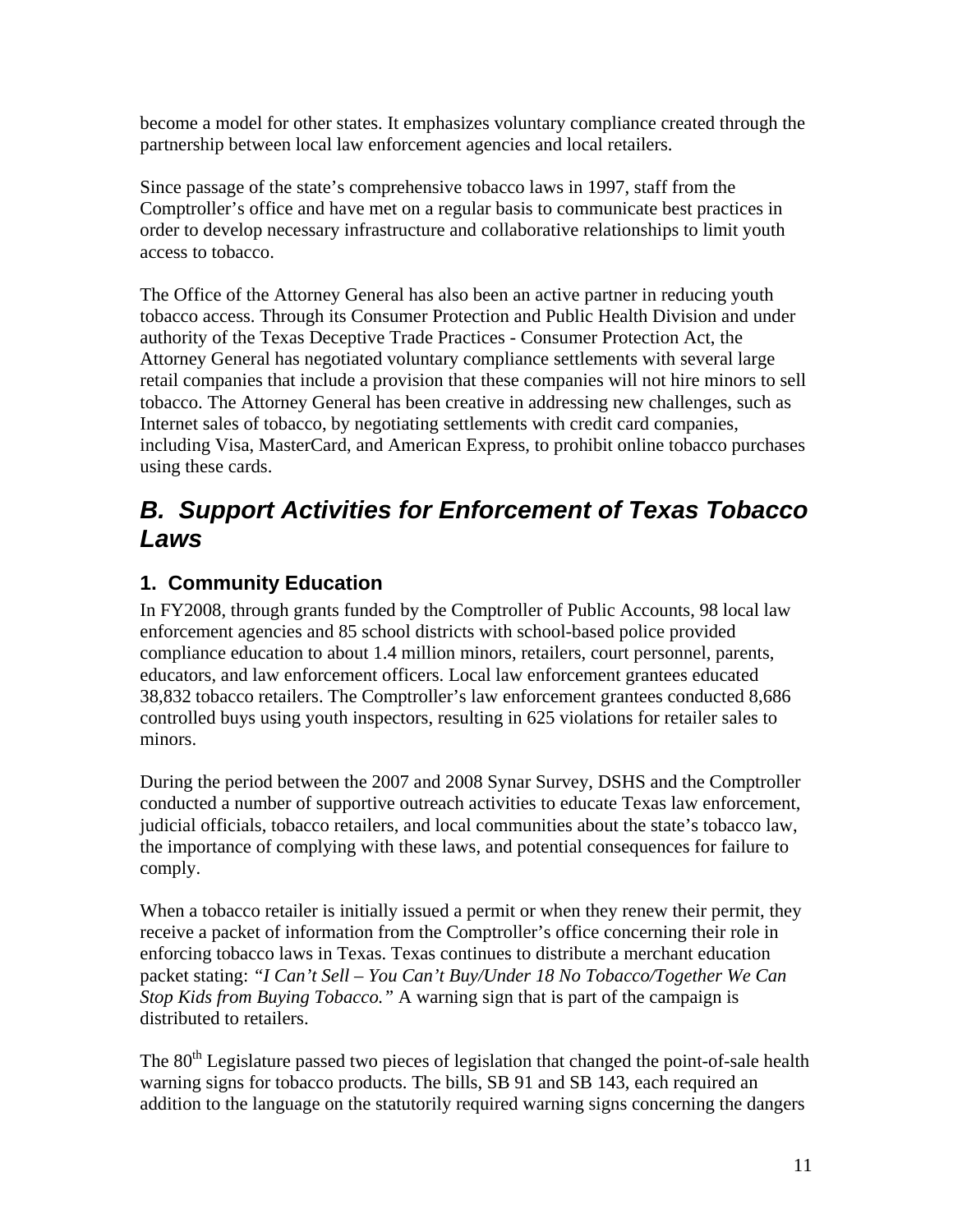of smoking while pregnant. The signage was redesigned and the bill required the new signs to be posted by September 1, 2007. All retailers received a notice and the two new warning signs for display. It is a class C misdemeanor if a tobacco retailer fails to post the signs at the point of sale, visible to both the buyer and the seller. The required language is:

> *Purchasing or attempting to purchase tobacco products by a minor under 18 years of age is prohibited by law. Sale or provision of tobacco products to a minor under18 years of age is prohibited by law. Upon conviction, a class C misdemeanor, including a fine of up to \$500, may be imposed. Violations may be reported to the Texas Comptroller's Office by calling (insert toll-free number). Pregnant women should not smoke. Smokers are more likely to have babies who are born premature or with low birth weight.*

In 2007, the following materials were included in the retailer guideline packet distributed to all retailers renewing tobacco sales permits: warning signs in both English and Spanish; warning stickers for vending machines; a new poster that illustrates need for checking IDs; a flyer that details the quickest way to check ID; an employee booklet providing information on how employees can comply with the law; cash register stickers with a new logo that states "*I check ID*"; a brochure that summarizes the Texas law; and a four page information sheet for the tobacco retailers' permit requirements.

The Comptroller's office approves seller training programs that provide classes to merchants and their employees. To become an approved program, providers must meet specific criteria in their curriculums. There are 19 tobacco seller education programs located in communities across the state.

Local law enforcement agencies, DSHS funded Prevention Resource Centers, substance abuse prevention programs, chronic disease programs, the American Heart Association, the American Cancer Society, and many school districts across the state included minors and tobacco information in educational presentations. Aimed at youth and adults, these presentations provided the message that tobacco is harmful and addictive, as well as information concerning state laws.

DSHS funds 11 Prevention Resource Centers – one in each health and human service health region – to provide substance abuse prevention materials, training, and collaboration including tobacco specific activities. Each Prevention Resource Center employs a tobacco education specialist. During FY2008, the regional Prevention Resource Centers and local substance abuse prevention education programs facilitated prevention presentations across the state that reached 219,087 adults with information on tobacco awareness. Meanwhile, 162,436 Texas youth attended youth specific tobacco presentations covering both health and legal issues for minors and tobacco.

Retailer visits were made by members of tobacco prevention coalitions, regional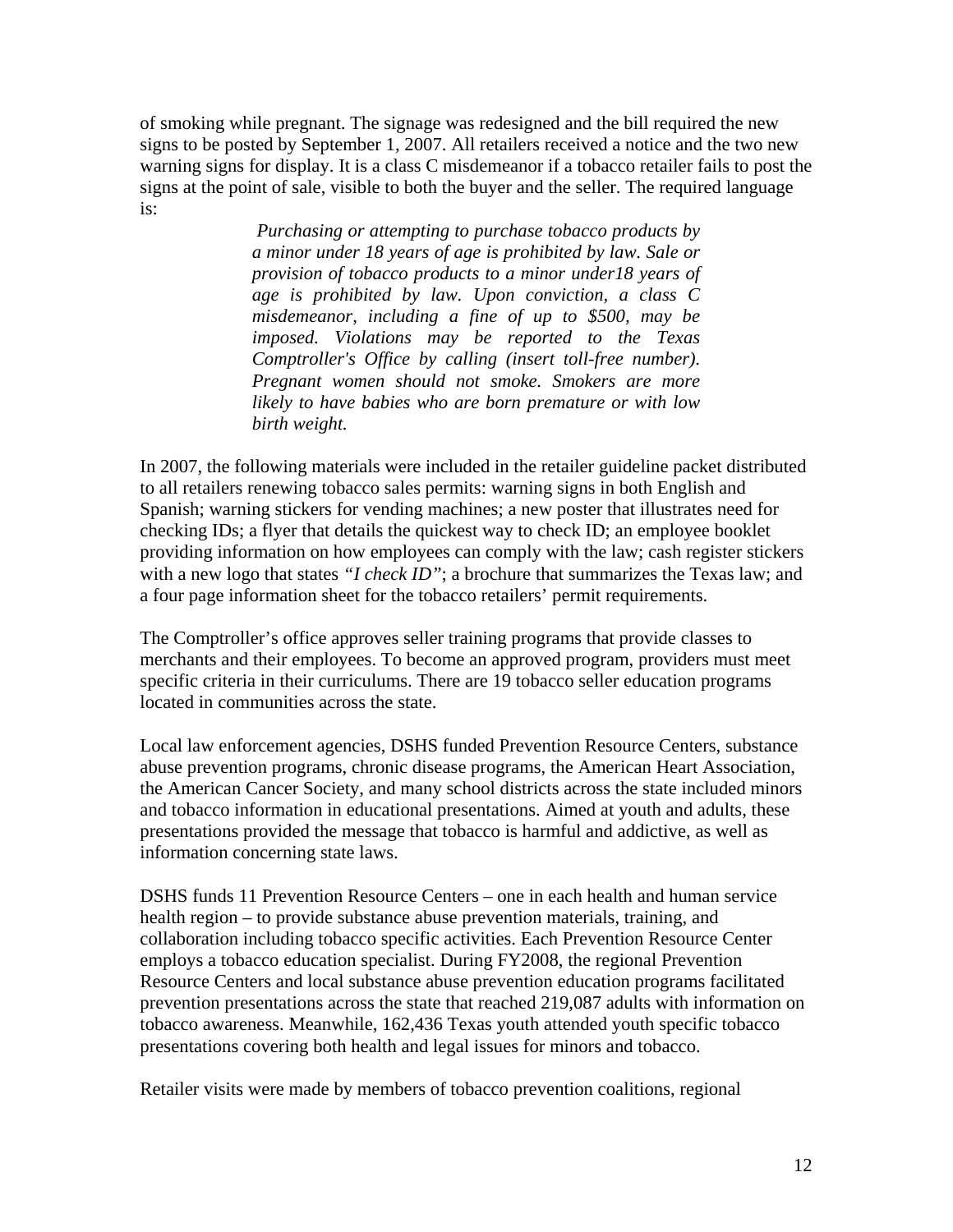Prevention Resource Centers, DSHS regional tobacco coordinators, Comptroller field officers, local law enforcement officers, health association members, and other volunteers requesting that retailers comply with state law. The Prevention Resource Centers are required to visit at least 100 retailers per month requesting voluntary compliance and providing information and signs. The 11 Prevention Resource Centers contacted 12,640 retailers in FY2007 and 12,574 retailers in FY2008.

In 2008, the Texas Teen Summit and Comprehensive Tobacco Prevention Conference, held annually in July, provided tobacco prevention and control education to 231 youth and 358 adults representing local law enforcement, local school districts, and communitybased organizations. Among the organizations represented at the Conference were the six Tobacco Prevention and Control Coalitions.

# **2. Texas Youth Tobacco Awareness Program**

In 1995, the Texas Legislature passed SB 1 prohibiting use of tobacco products by adults and possession of tobacco products by minors at school-related or school-sanctioned events on or off school property. In 1997, the Texas Legislature passed SB 55, prohibiting purchase, consumption, possession, or receipt of tobacco products by anyone younger than 18. The bill also requires DSHS to provide a tobacco awareness program for youth cited for minor-in-possession of tobacco.

The Texas Youth Tobacco Awareness Program minor-in-possession classes provided by DSHS raise awareness of the dangers of tobacco use and provide youth tobacco users with cessation assistance. Research on the program has shown a 35 percent cessation rate among participants six months after completing the class. A train-the-trainer program has been developed and revised to sustain the program. DSHS certifies instructors for the program and maintains a current database of available instructors at the Texas Tobacco Law website at *[www.texastobaccolaw.org](http://www.texastobaccolaw.org/).* 

In FY 2008, 1,997 of the 2,366 youth cited for minors in possession of tobacco products enrolled in the Texas Youth Tobacco Awareness Program classes. These classes are administered by DSHS through an interagency contract with the Comptroller's office. These classes consist of eight hours of classroom instruction provided in two hour blocks, twice a week for two weeks. The Texas Adolescent Tobacco Use and Cessation curriculum developed by Texas A&M Health Science Center and the University of Houston is delivered in these classes.

### **3. Media**

The "WorthIt?" campaign is the DSHS public education campaign aimed at educating teens about the Texas Tobacco Law and its consequences. The campaign is funded by the Comptroller's office and tobacco settlement funds. The teen-focused "WorthIt?" campaign ([www.worthit.org](http://www.worthit.org/)) is supplemented by the "Enforcing is Easy" campaign ([www.texastobaccolaw.org](http://www.texastobaccolaw.org/)), which is directed at parents, retailers, and law enforcement, and intended to educate adults about SB55. The "Enforcing is Easy" campaign was developed by DSHS for the Comptroller's office.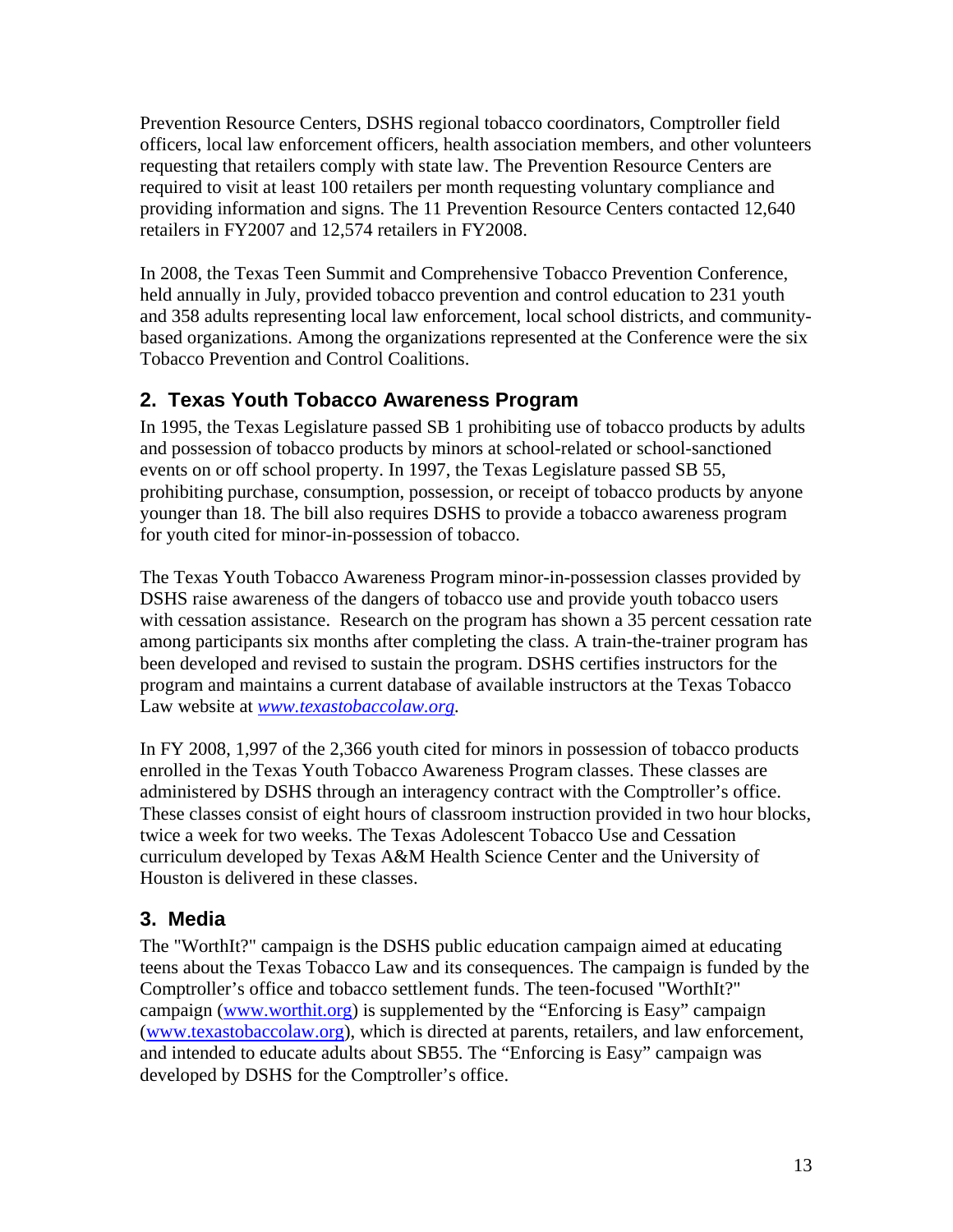In the fourth quarter of FY2008, a TV/Radio/Internet media campaign was unveiled in the selected Tobacco Prevention and Control Coalition markets of Lubbock and Midland-Odessa. The messages were aimed at teens 12-17 years of age, and were seen by this target group from April through June of 2008. The media campaign reached 107,363 individual persons multiple times to generate 6,158,120 impressions.

# **4. Texas Tobacco Prevention Hotline**

The Texas Tobacco Prevention Hotline (1-800-345-8647) is a method through which people in local communities statewide can report violations of the minors and tobacco law. This is a toll-free number to report a merchant selling tobacco products to minors, tobacco advertising near a church or school, a cigarette vending machine that is accessible to minors, or other violations. Once the service determines the caller's particular need, the caller is transferred to the proper authority. This bilingual service is available 24 hours per day.

The state's low rate of illegal sales of tobacco products to minors demonstrates the effectiveness of these statewide activities to support law enforcement at the local level.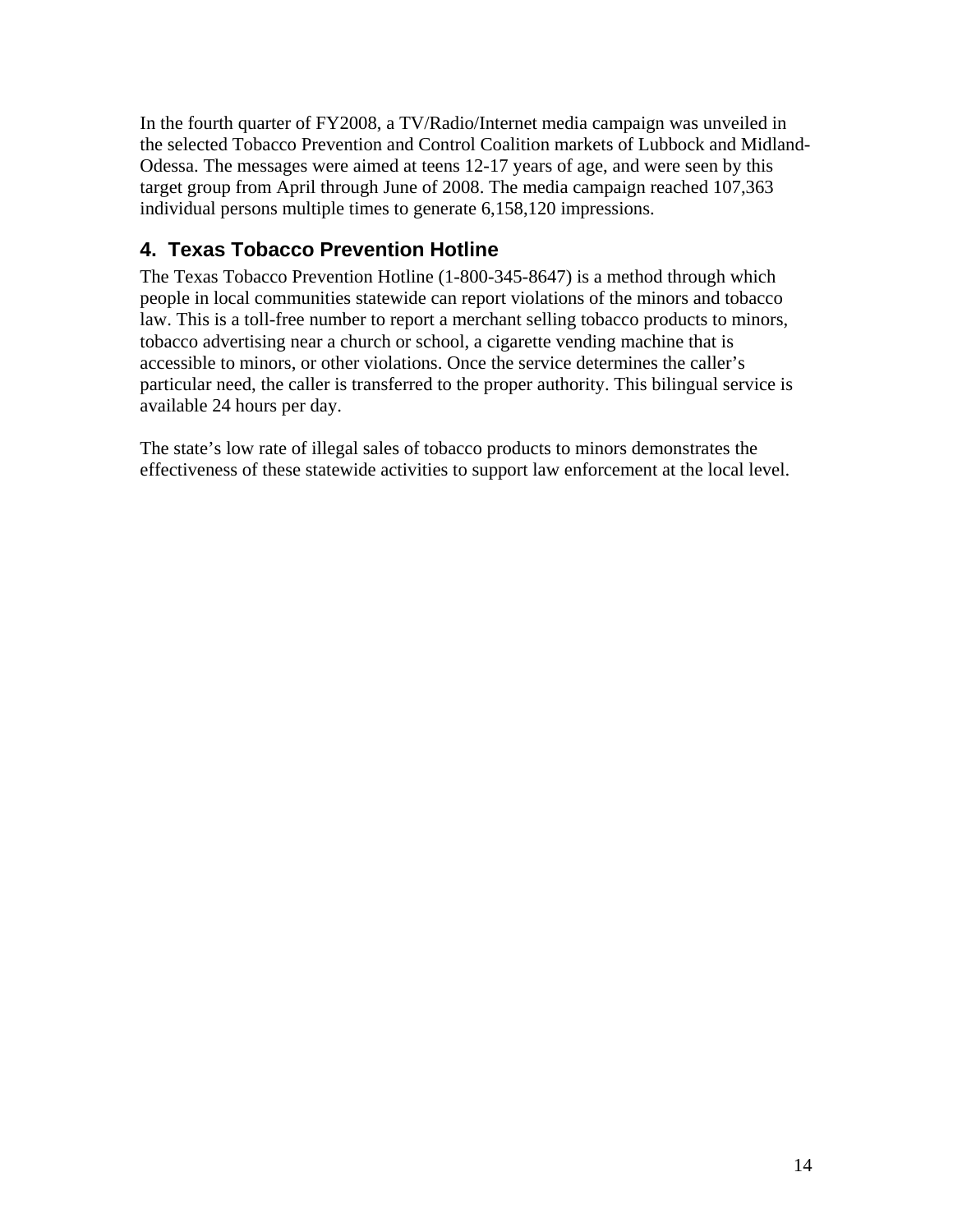# **III. Tobacco Initiatives**

Health and Safety Code, Section 161.0901(b)(3): Tobacco controls and initiatives by the Office of Smoking and Health of the department, or any other state agency, including an evaluation of the effectiveness of the controls and initiatives.

# *A. Preventing Initiation of Tobacco Use*

*"The committee finds compelling evidence that comprehensive state tobacco control programs can achieve substantial reductions in tobacco use. To effectively reduce tobacco use, states must maintain over time a comprehensive integrated tobacco control strategy."* 

> *"Ending The Tobacco Problem: A Blueprint For The Nation" Institute of Medicine Report, May 2007*

The Department of State Health Services' tobacco prevention and control activities are guided by goals and objectives that were developed through a statewide strategic planning process that included regional and local stakeholders and partners. These goals echo the Texas Interagency Tobacco Task Force Legislative Plan presented to the Texas Legislature in 1998, as well as the comprehensive approach promoted by the Centers for Disease Control and Prevention's (CDC) *Best Practices for Comprehensive Tobacco Control Programs* manual revised in October 2007. The CDC best practices guidance recommends the following components for comprehensive tobacco control programs:

- State and community interventions
- $\blacksquare$  Health communications interventions
- **Cessation interventions**
- **Surveillance and evaluation**
- Administration and management

The goals for comprehensive tobacco programs are:

- **Preventing initiation of tobacco use**
- Increasing cessation of tobacco use by youth and adults
- Eliminating exposure to secondhand smoke in public places
- Eliminating disparities among diverse and special populations

DSHS addresses youth initiation with a comprehensive approach aimed at schools and communities. DSHS regional tobacco coordinators and staff, the 11 Prevention Resource Center tobacco specialists, and local contractors provide educational activities as part of their program implementation.

### **1. Statewide Comprehensive Tobacco Prevention Community Coalition Grant Program**

Pursuant to Rider 66, General Appropriations Act, 80<sup>th</sup> Legislature, in September 2007, DSHS announced the availability of tobacco funds through a Request for Proposals for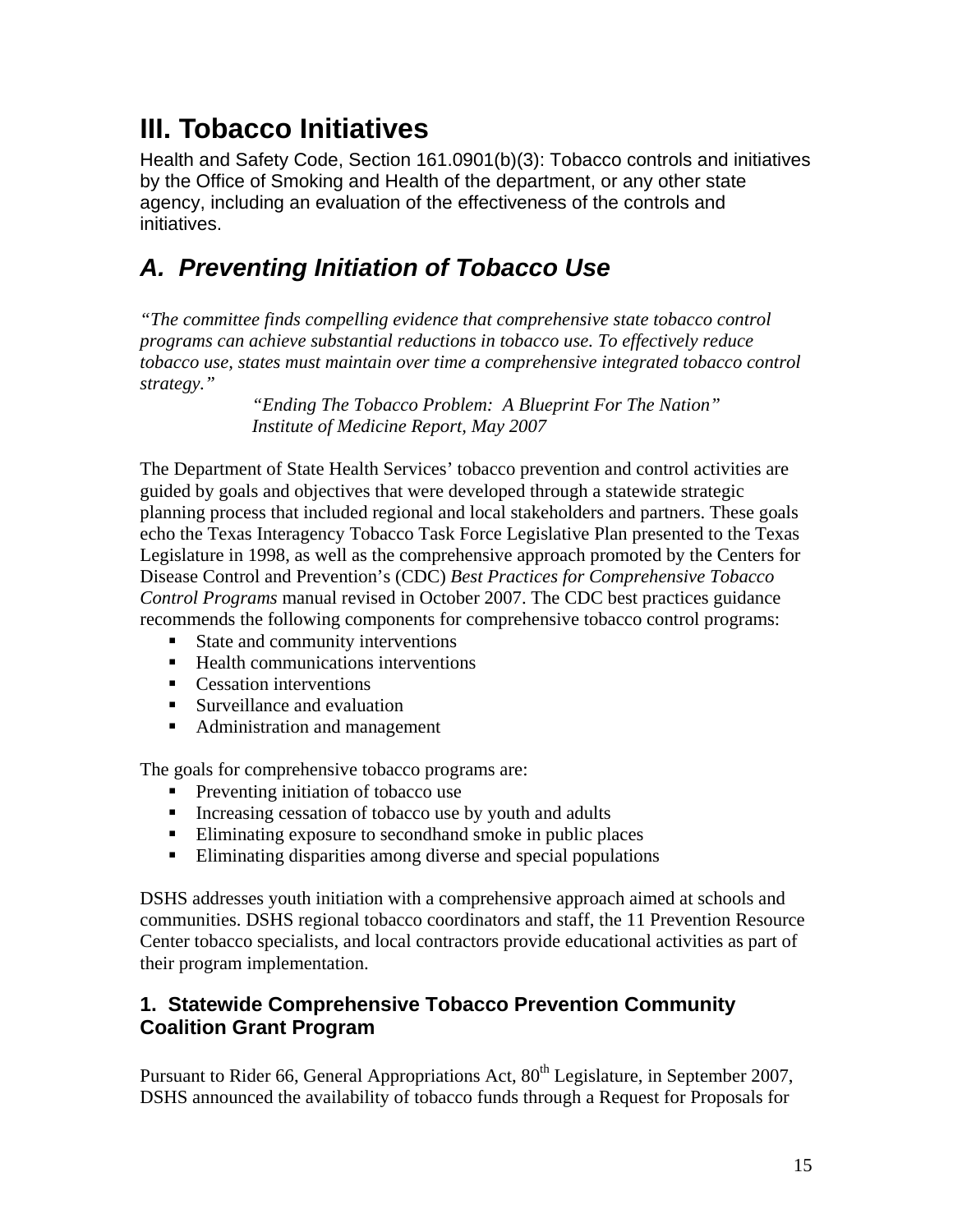city and county health departments and independent school districts to organize and manage community Tobacco Prevention and Control Coalitions. The purpose of these coalitions is to provide evidence-based environmental tobacco prevention and control activities. In February 2008, six contracts were awarded to develop a comprehensive program to meet DSHS tobacco program strategic plan goals:

- Goal 1: Prevent tobacco use among young people
- Goal 2: Ensure compliance with state and local tobacco laws with adequate enforcement
- Goal 3: Increase cessation among young people and adults
- Goal 4: Eliminate exposure to Secondhand smoke
- Goal 5: Reduce tobacco use among populations with the highest burden of tobacco-related health disparities
- Goal 6: Develop and maintain statewide capacity for comprehensive tobacco prevention and control

To guide their planning and implementation, the coalitions use the Centers for Disease Control and Prevention *Best Practices for Tobacco Prevention and Control* and the Substance Abuse and Mental Health Services Administration's *Strategic Prevention Framework*. The Texas Strategic Prevention Framework has added tobacco-related health disparities as a core concept to the federal model.



In FY2008, the grant-funded Tobacco Prevention and Control Coalitions initiated the Texas Strategic Prevention Framework planning model to conduct a comprehensive community approach to reducing tobacco use and consequences. The Strategic Prevention Framework required an in-depth needs assessment on:

- Measuring community tobacco use and tobacco-related health consequences among young people and adults
- Mobilizing community stakeholders to build local capacity to address identified needs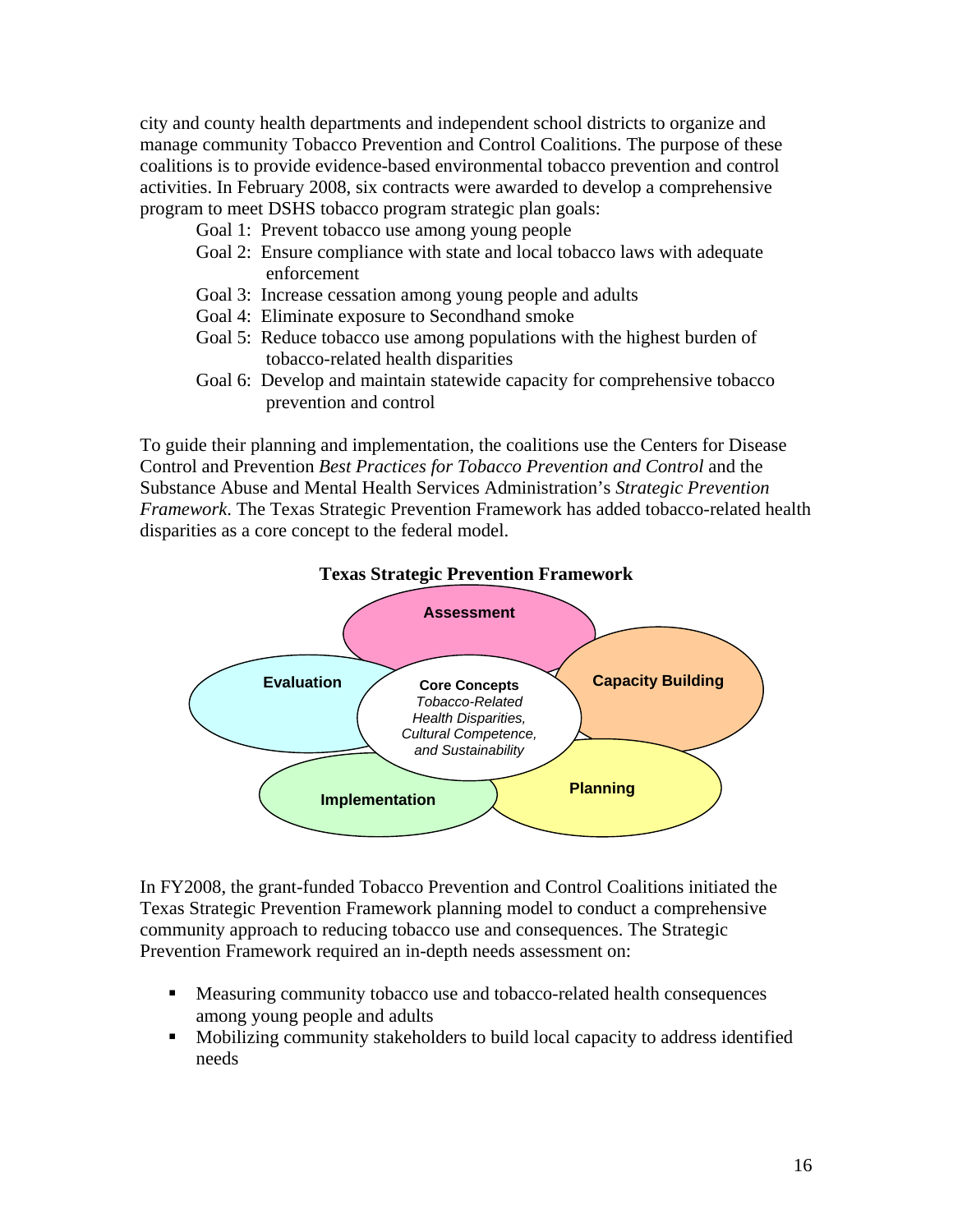These local tobacco coalitions developed a strategic plan for comprehensive activities in FY2009 and also developed an evaluation plan for assessing the effectiveness of the evidence-based tobacco prevention and cessation strategies implemented to address tobacco use among adults and young people.

Since receiving funding in February 2008, the six Tobacco Prevention and Control Coalitions have entered into 150 written agreements with local community stakeholders. These agreements are intended to enhance each community's ability to more effectively provide tobacco prevention, cessation, and second-hand smoke strategies through community mobilization, capacity building, and empowerment. Through alternative activities, such as Tobacco-Free Kids Day events, the coalitions have reached over 44,000 youth. The coalitions have consulted with 831 local health care providers to educate them on the use of a physician's toolkit, *YES YOU CAN: A Clinical Toolkit for Treating Tobacco Dependence*. They have also visited 398 worksites to encourage smoke-free policies and to promote the American Cancer Society's Quitline cessation services. In addition to the six DSHS funded coalitions, two communities: El Paso and Amarillo, currently fund comprehensive tobacco programs using local foundation or hospital district funding.

| <b>HHS</b><br><b>Region</b> | <b>Tobacco Prevention and Control Coalition</b>                                                                                                                                                               | <b>Counties Served</b>             | <b>Total</b><br><b>Population</b> |
|-----------------------------|---------------------------------------------------------------------------------------------------------------------------------------------------------------------------------------------------------------|------------------------------------|-----------------------------------|
| T                           | Lubbock-Cooper ISD                                                                                                                                                                                            | Lubbock, Crosby,<br>Dickens, Hale, | 363,847                           |
|                             |                                                                                                                                                                                                               | Hockley, Lynn,<br>and Terry        |                                   |
| $\overline{4}$              | Northeast Texas Public Health District                                                                                                                                                                        | Smith and Gregg                    | 359,202                           |
|                             | The Northeast Texas Public Health District is<br>combining efforts with an existing CDC<br>funded coalition at the East Texas Council on<br>Alcohol and Drug Abuse. These CDC funds<br>are allocated by DSHS. |                                    |                                   |
| 6                           | Fort Bend County Health and Human Service                                                                                                                                                                     | Fort Bend                          | 489,074                           |
| 7                           | City of Austin Health and Human Services                                                                                                                                                                      | 17 zip codes in                    | 346,000                           |
|                             |                                                                                                                                                                                                               | Eastern Travis Co.                 |                                   |
| 8                           | San Antonio Metropolitan Health District                                                                                                                                                                      | Bexar                              | 1,541,881                         |
| 9                           | <b>Ector County Health Department</b>                                                                                                                                                                         | Ector and Midland                  | 250,971                           |
| <b>Total</b>                |                                                                                                                                                                                                               |                                    | 3,350,975                         |

# **2***.* **Statewide Tobacco Prevention**

### **a. School-based Prevention**

Tobacco prevention education is provided for individual youth in grades 4 to 12 through a \$3 million annual interagency contract with the Texas Education Agency (DSHS Rider 72, House Bill 1,  $80^{th}$  Texas Legislature.) The tobacco prevention education program is implemented through the 20 regional Education Service Centers that are providing training and curriculum materials for two programs, "The Short Story of Life" and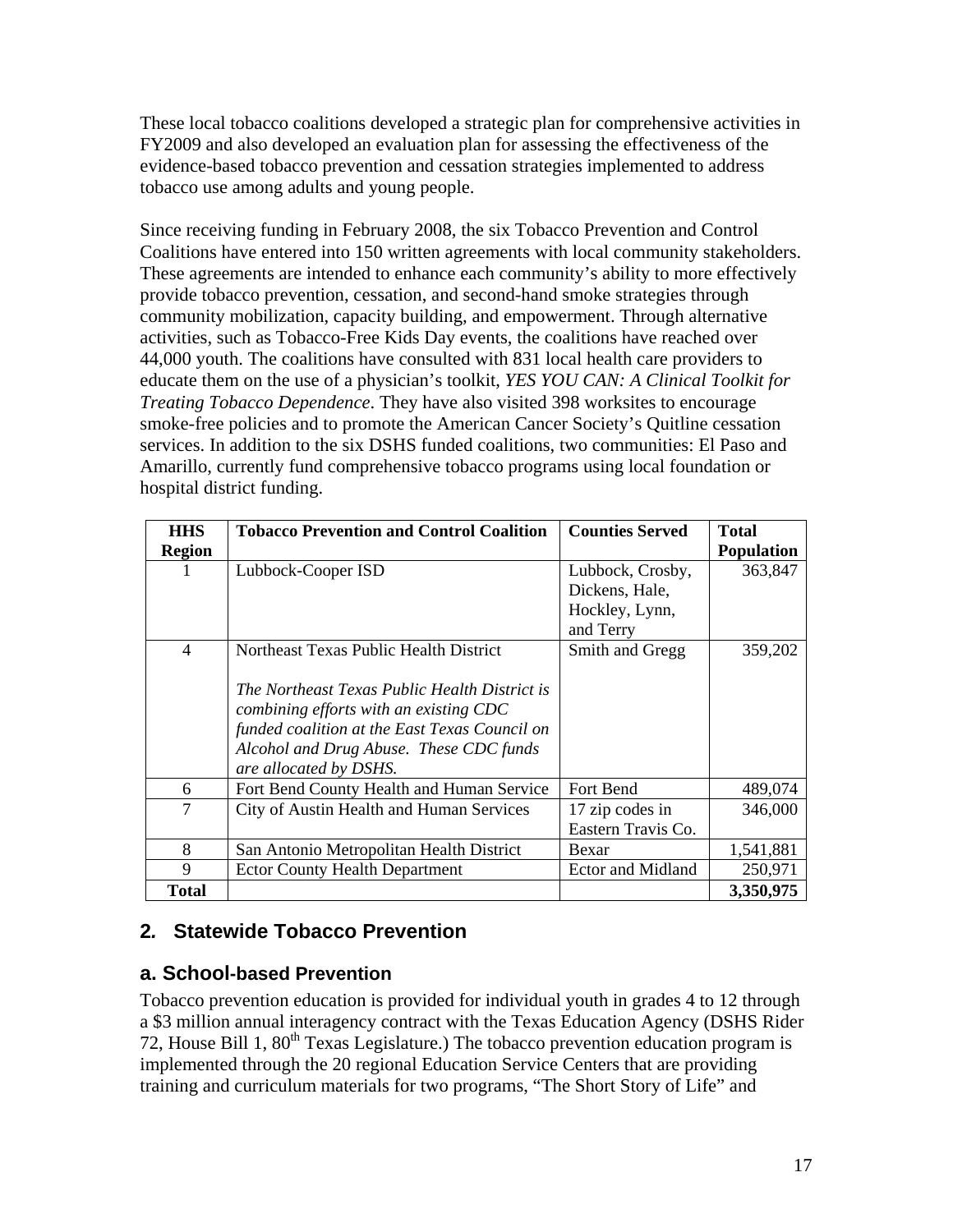"Toward No Tobacco Use." The Texas Education Agency reports that 460,570 students will be served in FY 2009.

### **b. Smokeless Tobacco Prevention**

The *Spit It Out* Media and Outreach Campaign (DSHS Rider 81, House Bill 1, 80<sup>th</sup> Texas Legislature) was launched at the Texas FFA Association Convention in Lubbock in July 2008. Approximately 10,000 youth from across the state attended the FFA convention where over 500 youth signed pledges to remain tobacco-free at the *Spit It Out* outreach booth. The Texas FFA association director, along with a Lubbock teenager and the deputy director of the DSHS regional office held a press conference at the event and introduced the smokeless tobacco prevention campaign. The campaign resulted in media coverage that reached more than 178,000 Texans.

An educational prevention program is also conducted in rural communities statewide by the 11 regional Prevention Resource Centers to prevent the use of smokeless tobacco products. The Prevention Resource Centers reached over 23,000 youth and adults with information and presentations. In FY2009, the smokeless prevention initiative will be promoted to the Texas FFA members through its website, newsletter, and convention. Additionally, a curriculum, *SOS: Spotlight on Smokeless*, will be targeted to rural school districts working with the vocational agriculture teachers and FFA chapters.

# **c. Texas Teen Ambassador Program**

The Texas Teen Ambassadors are a network of well-trained, educated, and committed high school-aged youth advocates who provide the youth voice regarding tobacco use and secondhand smoke. Teen Ambassadors provide guidance to the DSHS tobacco program on the state's tobacco prevention efforts including youth prevention media campaigns. They appear on television and radio talk shows and give presentations at public events on behalf of tobacco prevention. Many of these youth have witnessed the devastating effects of tobacco use first-hand through illnesses or deaths of family members. There are also currently 14 Teen Ambassadors and seven college-aged youth that are former Teen Ambassadors who continue to be involved as consultants. In 2008, the Teen Ambassadors reached more than 8,000 of their peers through local prevention activities.

The Substance Abuse and Mental Health Services Administration, Center for Substance Abuse Prevention, is a proponent of the Communities that Care model of prevention that includes a social development strategy that includes the advancement of strong, bonded peer groups with health beliefs and clear standards by providing opportunities, skills, and recognition. The Teen Ambassador program is an example of building healthy behaviors through a peer leadership model.

### **d. Texas Teen Tobacco Summit and Comprehensive Tobacco Prevention Conference**

This conference is held annually in late July and provides best practice training for effective tobacco use prevention and cessation programming. In 2008, 357 adults including 66 adults acting as youth sponsors, 70 law enforcement officers, and 231 youth representing 51 organizations attended the conference. This event assembles tobacco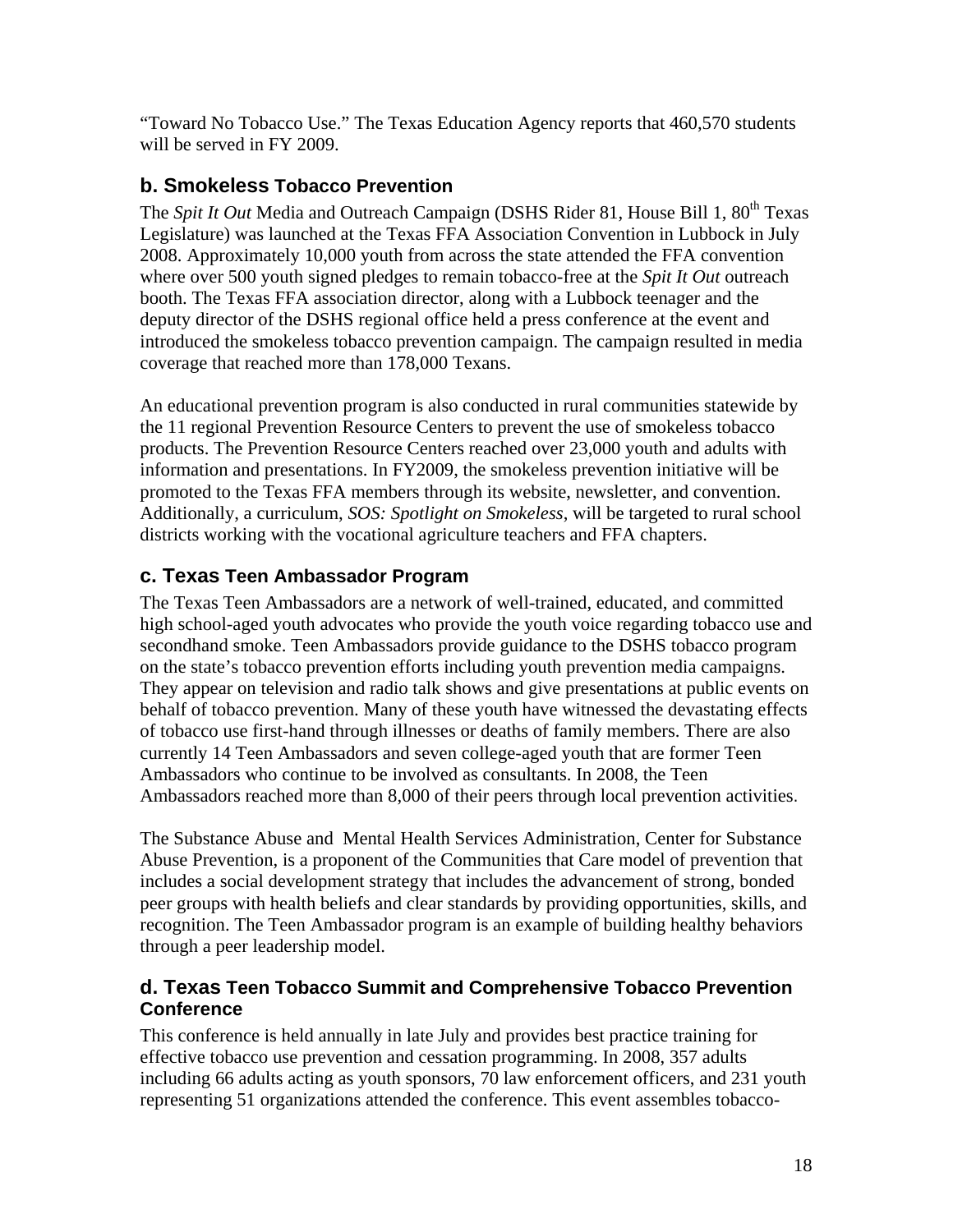control professionals, researchers, healthcare providers, community coalition members, law enforcement officers, counselors, teachers, and young people dedicated to protecting Texas youth from the dangers of tobacco use and helping those who smoke to quit.

# **e. Regional Texas Teen Tobacco Summits**

These weekend summits provide training and resources to community and school-based organizations to invest in youth and create a positive social change at the local level. Summit participants receive prevention training to guide them to address local community conditions that contribute to youth tobacco use. In the spring of 2008, summits were conducted for 787 youth statewide in seven camp settings.

# **f. Texas Tobacco-Free Kids Day**

Tobacco-Free Kids Day is held annually in Texas in conjunction with the national Kick

Butts Day event sponsored by the Campaign for Tobacco-Free Kids. This tobacco awareness day encourages students of all ages to live tobaccofree lifestyles. Schools and organizations receive an activity guide to use in their community or school. On April 2, 2008, the second annual youth leadership event associated with Tobacco-Free Kids Day reached 123,109 youth. Plans for FY2009 Tobacco-Free Kids Day include a youth summit in Austin.



The Teen Ambassador Program, tobacco prevention conference, teen summits, and Texas Tobacco-Free Kids Day activities detailed above are conducted through a contract with the Center for Safe Communities and Schools at Texas State University-San Marcos. (<http://cscs.txstate.edu/cscs/cscs-tobacco.htm>)

# **g. Tar Wars**

In partnership with the Texas Academy of Family Physicians, DSHS promotes the Tar Wars educational outreach and poster contest statewide. Tar Wars is a free, nationwide tobacco education campaign for fourth and fifth graders. The curriculum is consistent with Center for Disease Control and Prevention's Guidelines for School Health Programs to prevent tobacco use among youth. The Tar Wars program uses medical professionals to educate and motivate students to be tobacco free and encourages community involvement.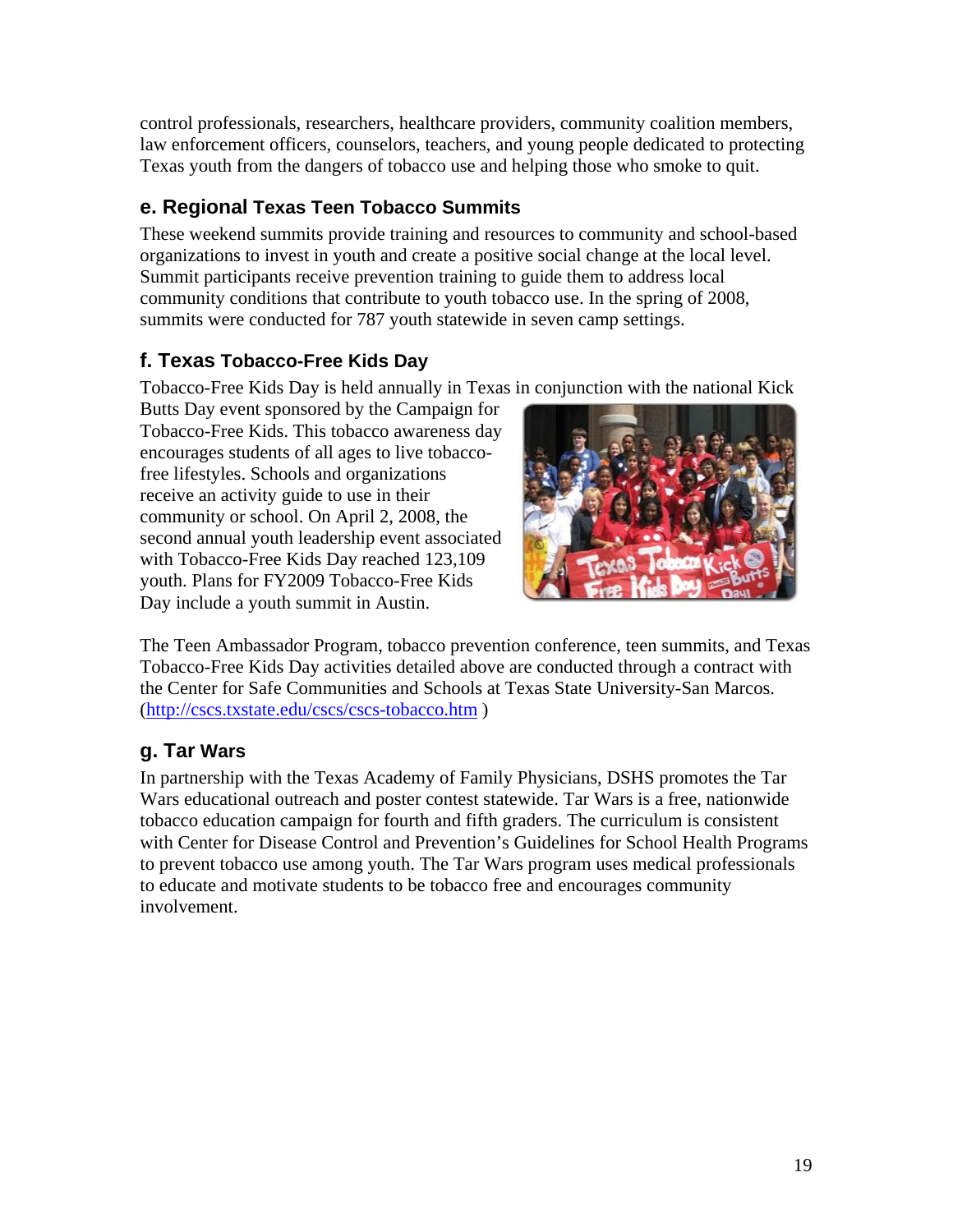# *B. Cessation of Tobacco Use by Adults and Children*

The Center for Disease Control and Prevention's *Best Practices for Comprehensive Tobacco Control Programs*, October 2007*,* states the case for smoking cessation activities.

- Tobacco use screening and brief interventions by clinicians, is not only a topranked clinical preventive service relative to health impact and cost effectiveness, but also is a cost-saving measure.
- Interventions that increase quitting tobacco use can decrease premature mortality and tobacco-related health care costs in the short term.
- Tobacco use treatment is more cost-effective than other commonly provided clinical services, including mammography, colon cancer screening, Pap tests, treatment of mild to moderate hypertension, and treatment of high cholesterol.
- Quitting by age 30 eliminates nearly all excess risk associated with smoking, and smokers who quit smoking before age 50 cut in half their risk of dying from smoking related causes during the next 15 years.

# **1. American Cancer Society's Quitline Services**

DSHS has funded the telephone Quitline since 2000, providing telephone counseling to tobacco users, tobacco education, and limited nicotine replacement therapy to Texas residents. The Quitline also has separate contracts within Texas including the Paso de Norte Foundation, the City of San Antonio employee wellness program, other private companies, and with health departments from other states to provide similar services. The American Cancer Society is currently using a five-session intervention that assists callers in assessing their nicotine dependence, setting a quit date, and providing longer-term support if necessary. Nicotine replacement therapy is available in the target communities and through a physician fax referral program that is available statewide. A total of 3,128 Texans accessed the Quitline cessation services in FY2008.

# *2. Yes You Can* **Cessation Campaign**

Cessation efforts educate the public, and also focus on healthcare providers in an effort to increase their role in patient cessation. Regional staff and community contractors have worked to make direct contact with providers. The DSHS program has made major strides toward this goal with development and dissemination of the *Yes You Can* Cessation Tool Kit. This kit was developed for use by health care providers and promotes system changes in clinical settings that ensure all patients are assessed regarding their tobacco use status and provided appropriate counseling and resources. It is directly linked to the *Yes You Can* media campaign.

The Tool Kit includes multiple reminders and aids for clinic staff to identify patients who use tobacco and to encourage them to quit. Among kit materials are an introductory staff guide; tips on counseling patients, pharmacotherapy guide, prescription pad, vital signs stickers for patient charts, fax referral forms, a list of resources, patient brochures, Quitline cards, a poster, and audio scripts for on-hold telephone messaging.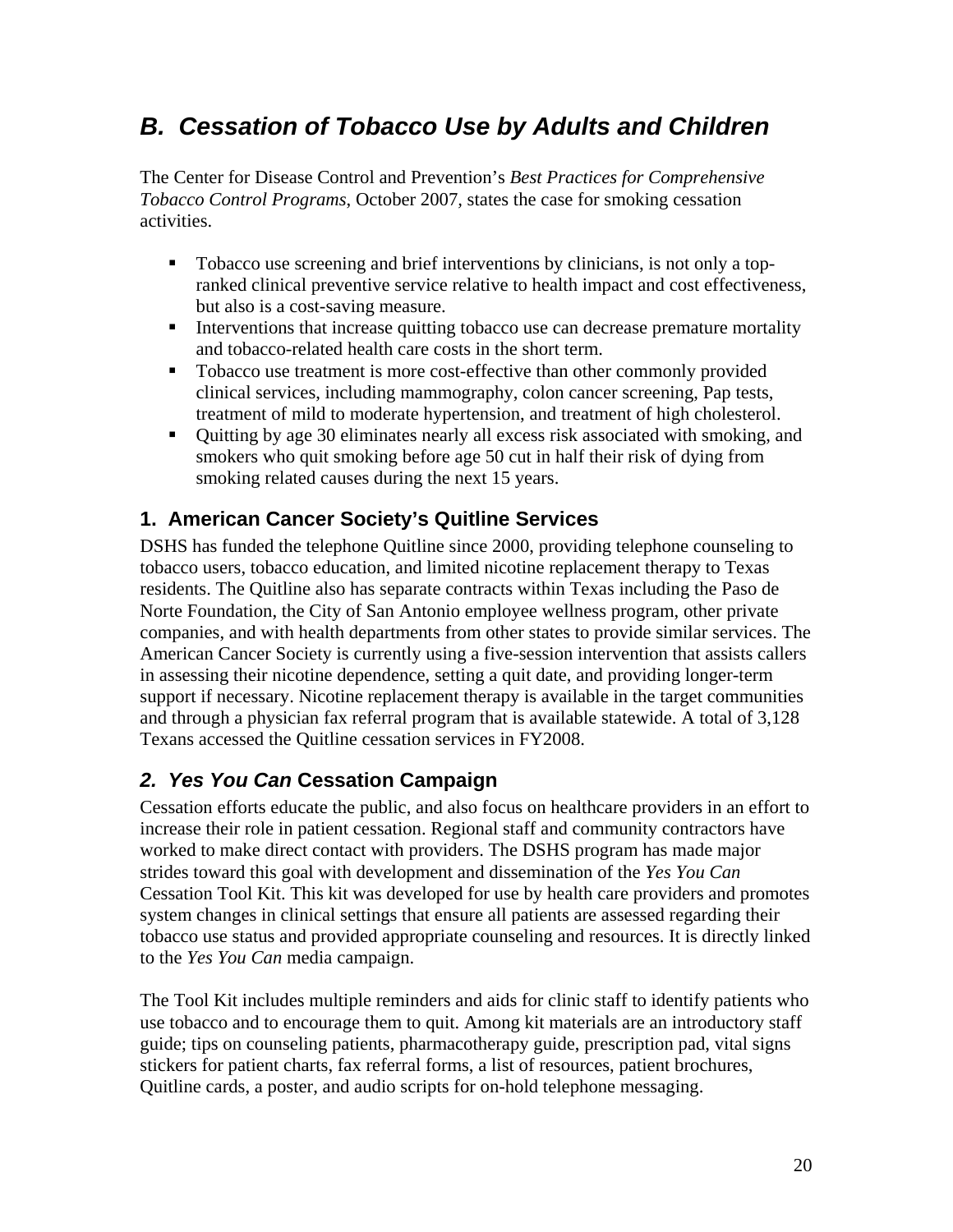Cessation efforts by the Tobacco Prevention and Control Coalitions educate the public and encourage health care providers to take a more active role in promoting patient cessation. The coalitions consulted with more than 800 local health care providers in 2008 to disseminate the *Yes You Can* Cessation Tool Kit. All *Yes You Can* materials promote the American Cancer Society Quitline's free, confidential telephone counseling service available to all Texans who want to quit using tobacco products.

DSHS is focusing on health insurance providers to educate them about clinical cessation counseling and pharmacotherapy. One benefit has been added recently for those Texans with Medicaid insurance who are trying to quit. Smoking cessation drugs are now exempt from the Medicaid three-prescription limit. Cessation medications had been subject to the three-prescription limit, meaning Medicaid patients had to pay for cessation medications that were above the three Medicaid funded prescriptions. The exemption will supply Medicaid providers with a new tool to help patients in their effort to quit smoking.

State level partnerships between the DSHS tobacco program and the Texas Medical Association's Physician Oncology Education Program, Nurses Oncology Education Program, the American Cancer Society, and the DSHS Women, Infants, and Children program have been developed and maintained to ensure program success. These partnerships provide additional support to promote use of the *Yes You Can* Tool Kit and the American Cancer Society Quitline by healthcare clinicians, providers and insurers. The United States Health and Human Services reference guide for clinicians, *Treating Tobacco Use and Dependence*, is also promoted to healthcare providers.

# *C. Eliminating Exposure to Secondhand Smoke*

*"The health effects of secondhand smoke exposure are more pervasive than we previously thought. The scientific evidence is now indisputable: Secondhand smoke is not a mere annoyance. It is a serious health hazard that can lead to disease and premature death in children and nonsmoking adults."* 

> *"The Health Consequences of Involuntary Exposure to Tobacco Smoke*, *A Report of the Surgeon General" Richard Carmona, MD, MPH, FACS, Surgeon General, June 2006*

The June 2006 Surgeon General's Report made it clear that secondhand smoke is a serious health hazard. Strategies recommended by the Center for Disease Control and Prevention to reduce the exposure to secondhand smoke include:

- Enforcing federal, state, and local secondhand smoke laws
- Educating the public (including parents), business owners, and community leaders about the harmful effects of secondhand smoke and the laws prohibiting or restricting smoking
- **Providing technical assistance to offer evidence-based programs and strategies to** communities
- Educating health professionals on how to assess and counsel regarding situations where secondhand smoke should be eliminated
- Conducting research on the lack of adverse economic impact on communities that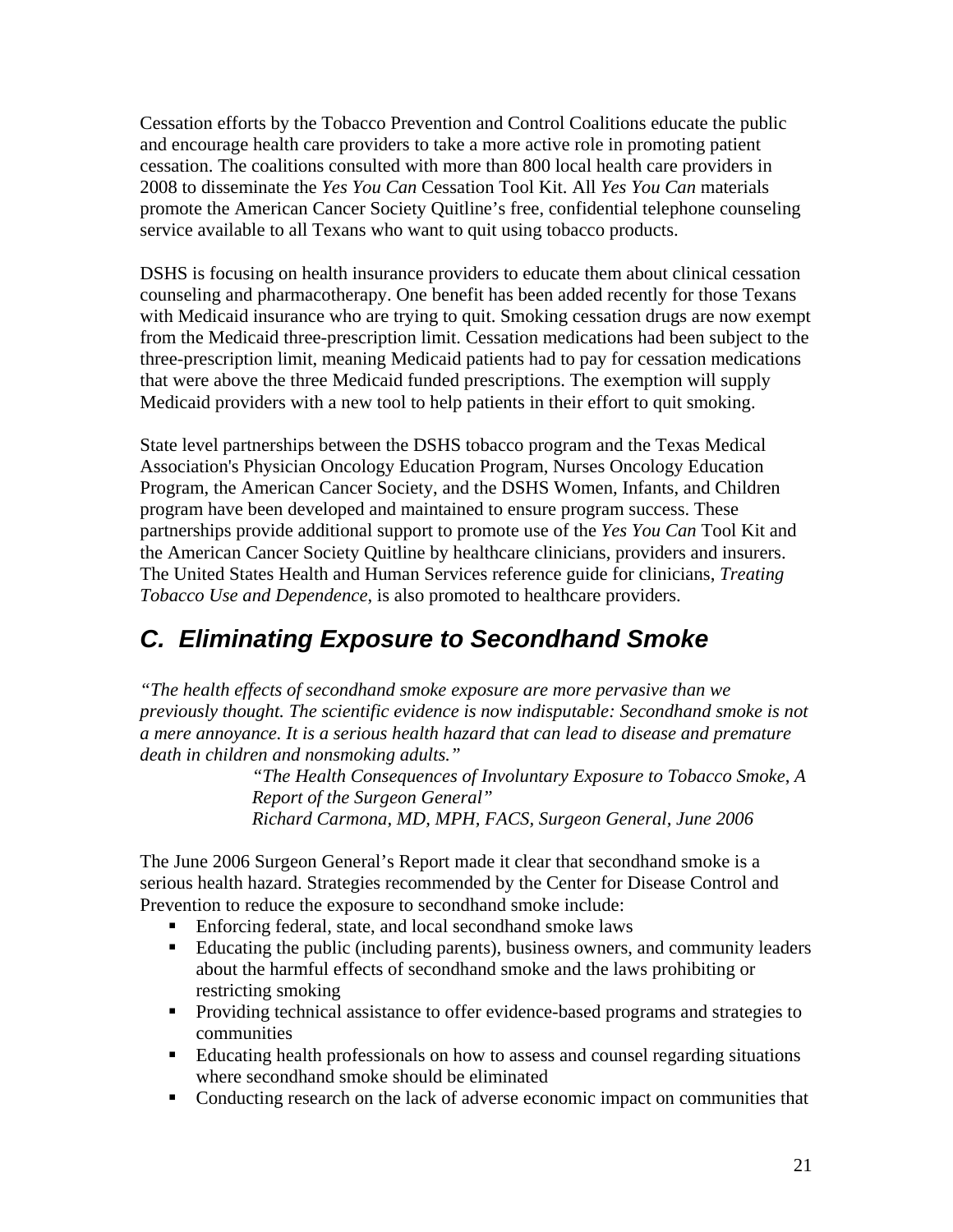have passed strong smoke-free laws and ordinances

DSHS collaborated with the University of Texas in random tests of 17 bars throughout Austin approximately one month before and one month after a 100 percent smoke-free city ordinance went into effect. The tests found that there was a dramatic reduction in air pollutants following the implementation of the smoking ban, including the respiratory suspended particles linked to heart disease and cancer.

The tests also showed dramatic reduction of carbon monoxide levels after the ordinance went into effect. This data is currently being used to demonstrate to cities considering similar ordinances that smoke-free policies do protect non-smoking employees and patrons from health risks associated with secondhand smoke.

DSHS staff works with community contractors and local community groups to educate the public about the health effects of secondhand smoke. Education targets students, parents, faith communities, local governments, and employers.

Local efforts of the regional tobacco staff, contractors, and coalitions, as well as state efforts facilitated by partners such as the American Cancer Society, American Heart Association and the American Lung Association have brought about significant policy changes that impact secondhand smoke exposure.

Studies continue to demonstrate that exposure to secondhand smoke is causally linked to cancer and other serious health consequences among children and adults. Placing restrictions on smoking in public places is a key strategy to limit the public's exposure to secondhand smoke. DSHS supports a website designed to track the state's progress toward a smoke-free Texas. This website presents and details all known Texas municipal ordinances designed to restrict exposure to secondhand smoke. Local communities can create reports from the website database to review local ordinances. The website lists the cities with the best clean indoor air protection in Texas and gives short summaries for ordinances in cities throughout Texas.

At the end of FY07, 27 percent of the Texas municipal population was covered by strong smoke-free policies and 40 percent was covered by moderate smoke-free policies. In 2008, a total of 23 ordinances were added to the website reporting system. The University of Texas Medical Branch - Galveston maintains the website [\(http://txSecondhand](http://txshsord.coe.uh.edu/)  [smokeord.coe.uh.edu/\)](http://txshsord.coe.uh.edu/) through a contract with DSHS. The chart below shows the progress made since 2000 when there were no smoke-free ordinances in any municipality. By 2007, more than a fourth of the state's municipal population lives in cities with strong smoke-free ordinances.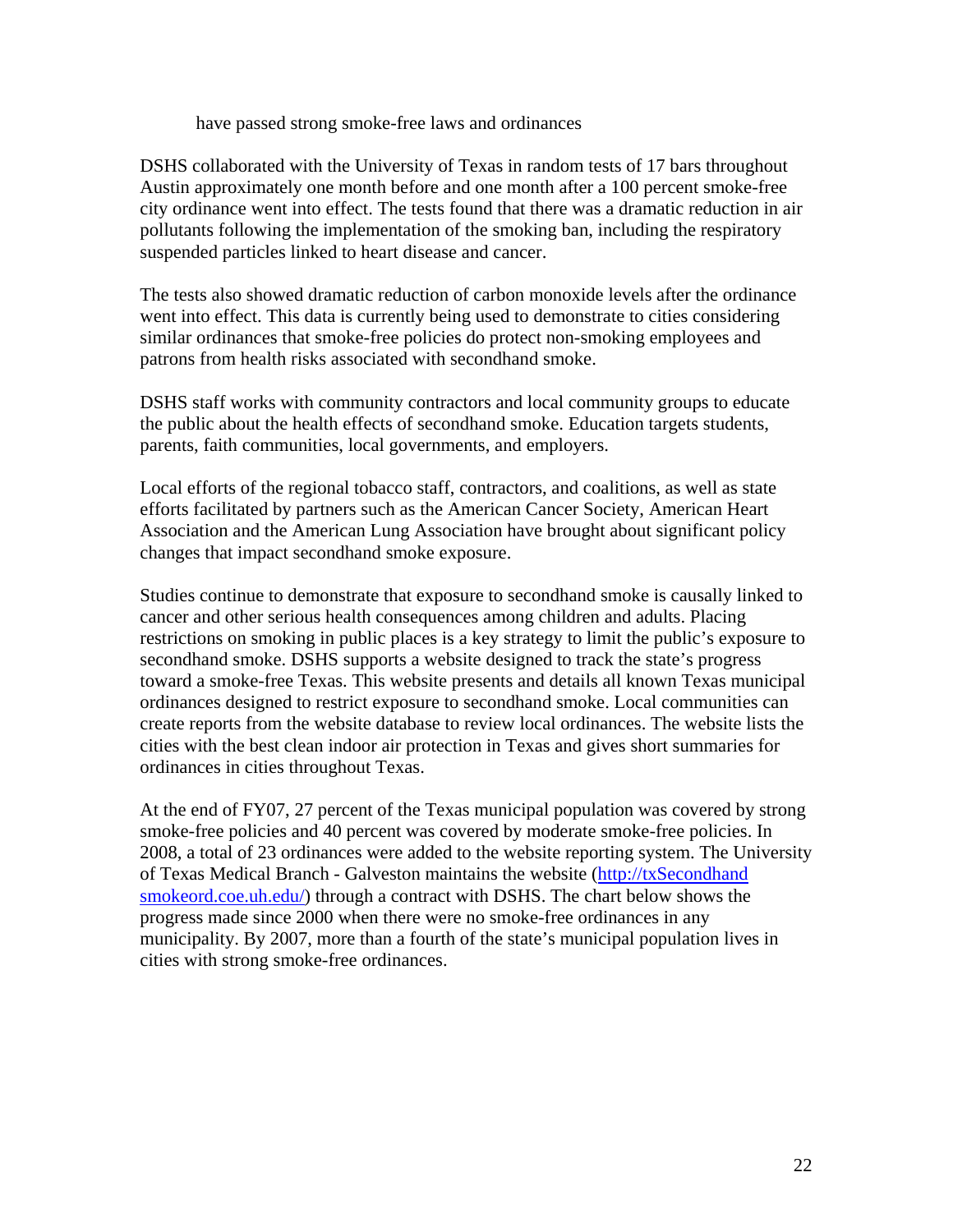

Secondhand smoke exposure is a distinct health risk for infants and toddlers. Texas has regulated tobacco use in childcare centers since 1985. The Texas Department of Family and Protective Services has restricted the use of tobacco in childcare facilities since September 2003. Starting January 1, 2007, Texas began to restrict smoking in foster parents' homes and in their cars when children are present. DSHS tobacco program strategies focus increased awareness and adherence to these regulations.

# *D. Eliminating Health Disparities Related to Tobacco Use*

*"Health disparities are the differences in the incidence, prevalence, mortality, and burden of diseases and other adverse health conditions that exist among specific population groups in Texas and the United States. Common characteristics of these populations include race, culture, gender, age, economic status, and geographic distribution. Other characteristics of these populations are social class, education, disability, and sexual orientation. Synonyms for disparity include inequality, unlikeness, disproportion, and difference.*"

> *Office for the Elimination of Health Disparities Texas Department of State Health Service Center for Program Coordination*

Tobacco-related health disparities refer to differences in health status, disease burden, and death rates in certain population groups when compared to the general population. Tobacco-related health disparities include differences among various priority population groups with respect to mortality, morbidity, exposure to secondhand smoke, and access to and use of cessation resources. Priority populations exhibit higher prevalence of tobacco use and/or greater incidence of tobacco related death and disease.

Throughout the state, DSHS staff works to engage faith-based communities, health care providers, community groups, racial and ethnic groups, and other diverse and special populations in its tobacco prevention efforts. Six newly funded community coalitions have conducted thorough needs assessments and developed strategic plans to help implement comprehensive tobacco prevention and control programs at the local level.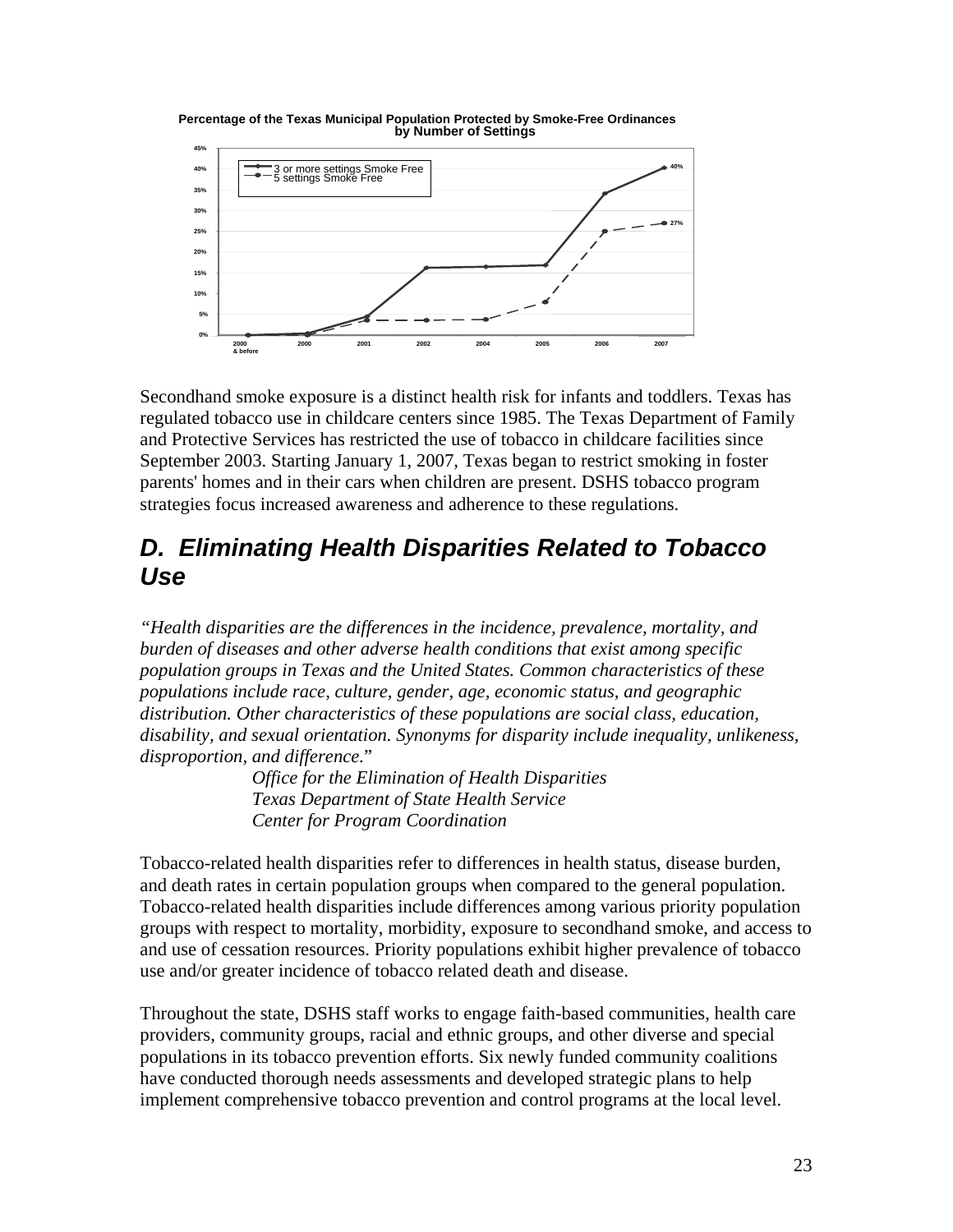This includes assessing the health disparities in their areas and identifying the correct strategies needed to lower the proportion of smokers among youth and adults. The coalitions are building on the strategies developed through FY06 Centers for Disease Control funding to address tobacco-related disparities.

DSHS regional tobacco coordinators have also conducted population assessments and developed regional program strategies based on these findings. The regional coordinators are directing the efforts of the Tobacco Prevention and Control Coalitions to identify and develop local action plans to address tobacco related disparities.

The Youth Tobacco Survey, Adult Tobacco Survey, and Behavior Risk Factor Surveillance System are used to identify tobacco use prevalence, secondhand smoke exposure, cessation rates, and changes in attitudes and beliefs among diverse and special populations. All communities do not share the burden of tobacco equally. For example, the Behavioral Risk Factor Surveillance System shows that current cigarette use is typically high among both white males (21.9 percent use) and black males (25 percent use). However, the death rate due to lung cancer among white males (79.5 per 100,000) is much lower than among black males (104.1 per 100,000.) Smoking rates tend to be much higher in rural communities than in metropolitan areas. Also, smoking rates and the disease burden are higher among adults with low levels of income and education than among those with higher levels of income and education.

In Texas, it is estimated that there will be 12,117 new cases of lung cancer and 10,822 deaths in 2008. Lung cancer is the leading cause of cancer deaths among Texas men and women, and the second most commonly diagnosed cancer overall.



Although lung cancer mortality rates in Texas continue to decline slightly, the total number of deaths and new cases diagnosed continues to climb. This is especially true among black men who bear an especially large lung cancer burden. Black men in Texas had the highest incidence rate of lung

cancer among all racial and ethnic groups for the years 2001–2005. In addition, black men had almost three times the mortality rate of Hispanic men, and over 35 percent higher mortality than non-Hispanic whites. Among women, non-Hispanic white women had both the highest incidence and the highest mortality rates from lung cancer, with incidence and mortality rates over twice as high as in Hispanic women.

Research conducted by the University of Texas Health Sciences Center - Houston School of Public Health and Baylor College of Medicine identified how to best reach special and diverse populations to yield the most impact. Specifically, the research identified outreach and media venues most appropriate for young males and females,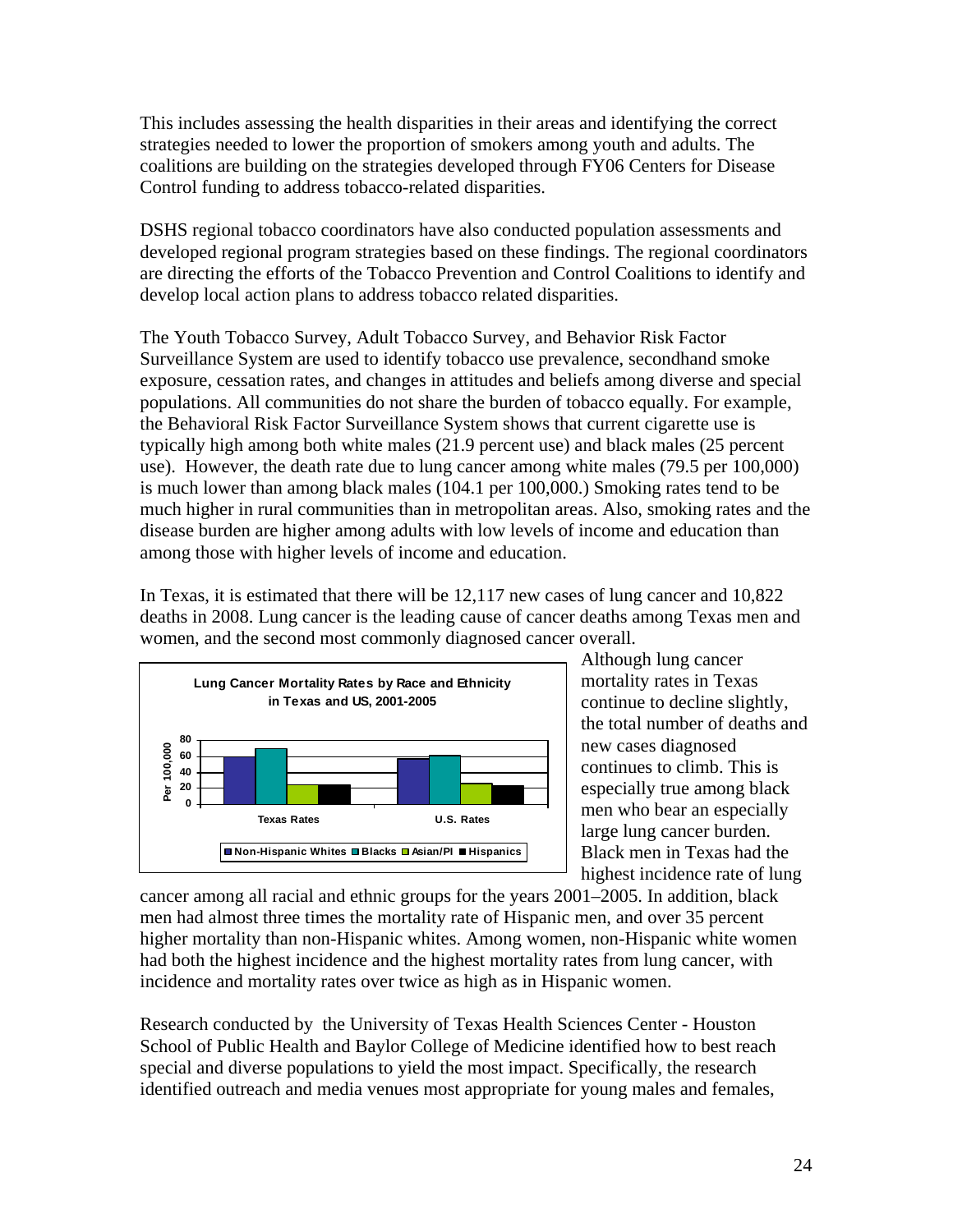Hispanics, Asians, and African Americans. This research was used to direct the tobacco programming for these diverse populations.

DSHS partners with the Women, Infants, and Children Special Nutrition Program (WIC) and Diabetes Program to bring information on effects of Secondhand smoke and provide access to cessation resources, such as the Quitline (1-877-YES-QUIT), to pregnant women and those with children less than five years old. WIC clinics located throughout Texas are excellent channels for reaching pregnant women who smoke to promote cessation and reduction of tobacco use during pregnancy. In 2007, the WIC program helped oversee 291,484 births in the state or almost 75 percent of the births in Texas. In 2008, the number of WIC clients giving birth was 270,299 or approximately 69 percent of all births in the state of Texas. This partnership also helps in reaching blue-collar families, who are among the identified high-risk populations.

# *E. Health Communications*

*"Health communication interventions can be powerful tools for preventing smoking initiation, promoting and facilitating cessation, and shaping social norms related to tobacco use. Effective messages, targeted appropriately, can stimulate public support for tobacco control interventions and create an encouraging climate for community-based prevention efforts."* 

*"Best Practices for Comprehensive Tobacco Control Programs" Centers for Disease Control and Prevention, October 2007*

# **1. Media Campaigns**

Developed through a contract with EnviroMedia Social Marketing, the following targeted media campaigns support tobacco prevention and cessation efforts in Texas. The number of Texans reached with tobacco prevention advertising for these campaigns is estimated based on the Nielsen Ratings and/or Arbitron Ratings and indicates the number of persons who see or hear the spot.

### **a. DUCK – Tobacco is Foul**

This campaign targets 9-12 year olds through outreach activities, a website, television, radio, internet, and theater advertisements. The campaign's goal is to prevent youth from experimenting with tobacco and to motivate those who are already experimenting to quit. Messages emphasize tobacco's negative consequences on appearance,



social life, and health. Some materials are available in Spanish. DUCK advertising on television, cable, and radio resulted in 405,464 youth viewing or hearing these messages multiple times in the Tobacco Prevention and Control Coalitions' target areas. ([www.ducktexas.org\)](http://www.ducktexas.org/)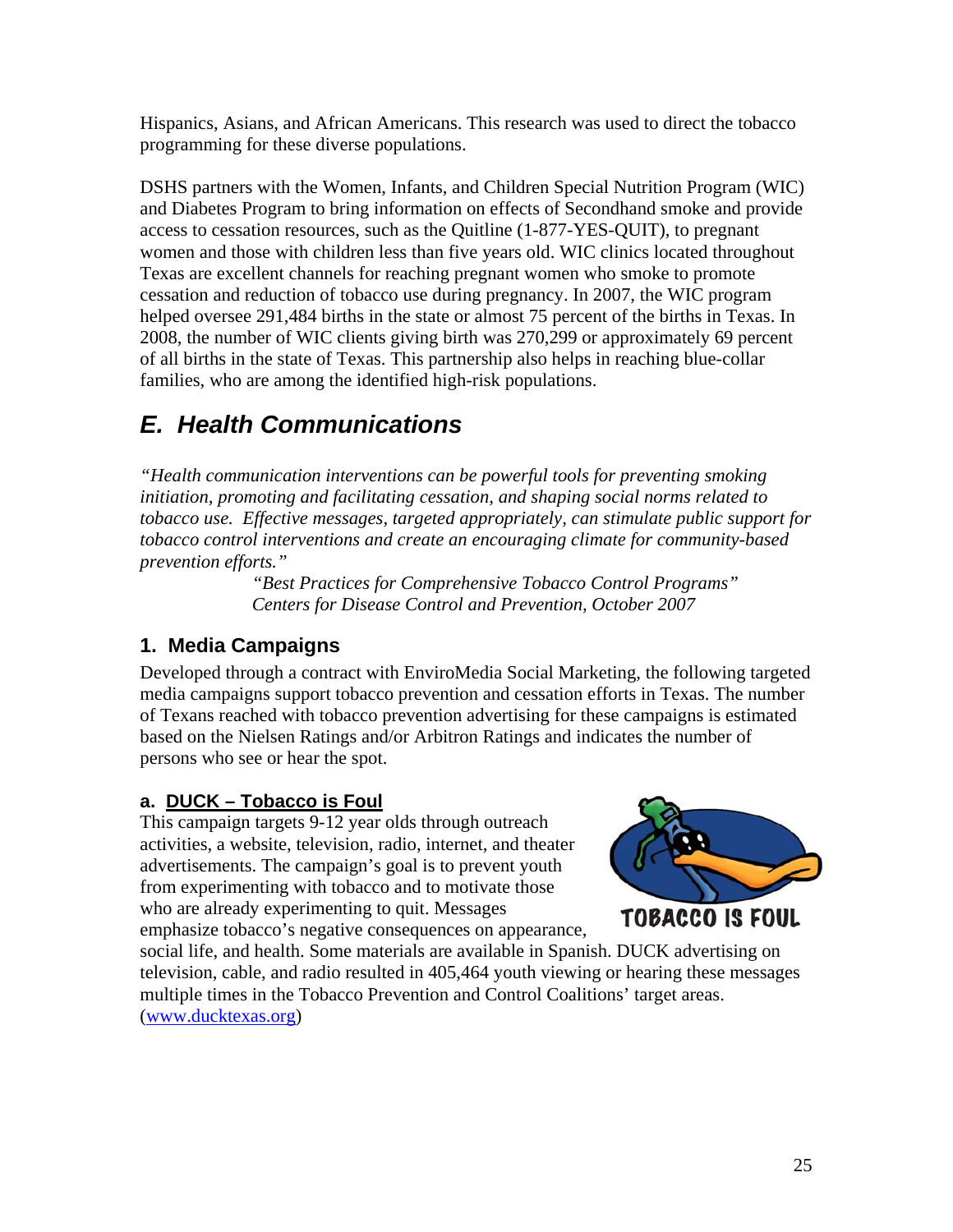### **b. WorthIt?**

The *WorthIt?* campaign targets teenagers 13-17, with a secondary audience of adults.

*WorthIt?* presents the facts about tobacco use and its consequences and challenges teens to decide for themselves. The campaign includes television, radio, mall, and theater advertising placements, some of which are in Spanish. The *WorthIt?* campaign ads were seen or heard multiple times by over 107,363 Texans in the Tobacco Prevention and Control Coalitions' target areas. ([www.worthit.org](http://www.worthit.org/))

# worthit?

### **c. Spit It Out**

This educational campaign was designed to prevent smokeless tobacco use by Texas youth in rural areas. The campaign consists of youth-oriented outreach, a web resource for teens, television, radio, and online advertising. The campaign was launched in conjunction with the Texas FFA Association's annual conference, which drew over 10,000 teenagers from across the state. *Spit It Out* cable and radio advertising in 16 markets from Lubbock to Harlingen-McAllen was seen or heard multiple times by a total of 1,043,669 people in rural areas of Texas. [\(www.spititouttexas.org](http://www.spititouttexas.org/))

# **d. Enforcing It Is Easy**

A companion to *WorthIt,* this campaign targets tobacco retailers, parents, and other Texas adults to remind them of their responsibilities under the Texas Tobacco Law, which prohibits sale or distribution of tobacco products to minors. "Enforcing It Is Easy" web banner advertising, conducted in six markets, including Amarillo, Abilene, Waco, Lufkin-Nacogdoches, Tyler- Longview, and Laredo, was seen multiple times by 91,262 Texans. ([http://worthit.org\)](http://worthit.org/)

# **e. Yes You Can!/¡SÍ Se Puede!**

This statewide campaign encourages Texas adults to take the first steps to quit tobacco by seeking the support and information they need through family, health care providers, and

the American Cancer Society's toll-free Quitline. Blue-collar adult males have the highest rate of tobacco use in Texas and are the primary target audience, but the message is applicable to all smokers who wish to quit. This campaign includes television, radio, print, and outdoor advertising, with some ads available in Spanish. Increased call volume to the American Cancer Society Quitline was attributed to the *Yes* 



*You Can!* campaign. Television advertising in English and Spanish along with radio advertising was seen or heard by 2,919,779 Texans in the coalition target markets. The media campaign supports local coalition cessation interventions with health care providers, worksites, local school districts, and others. ([http://www.yesquit.com\)](http://www.yesquit.com/)

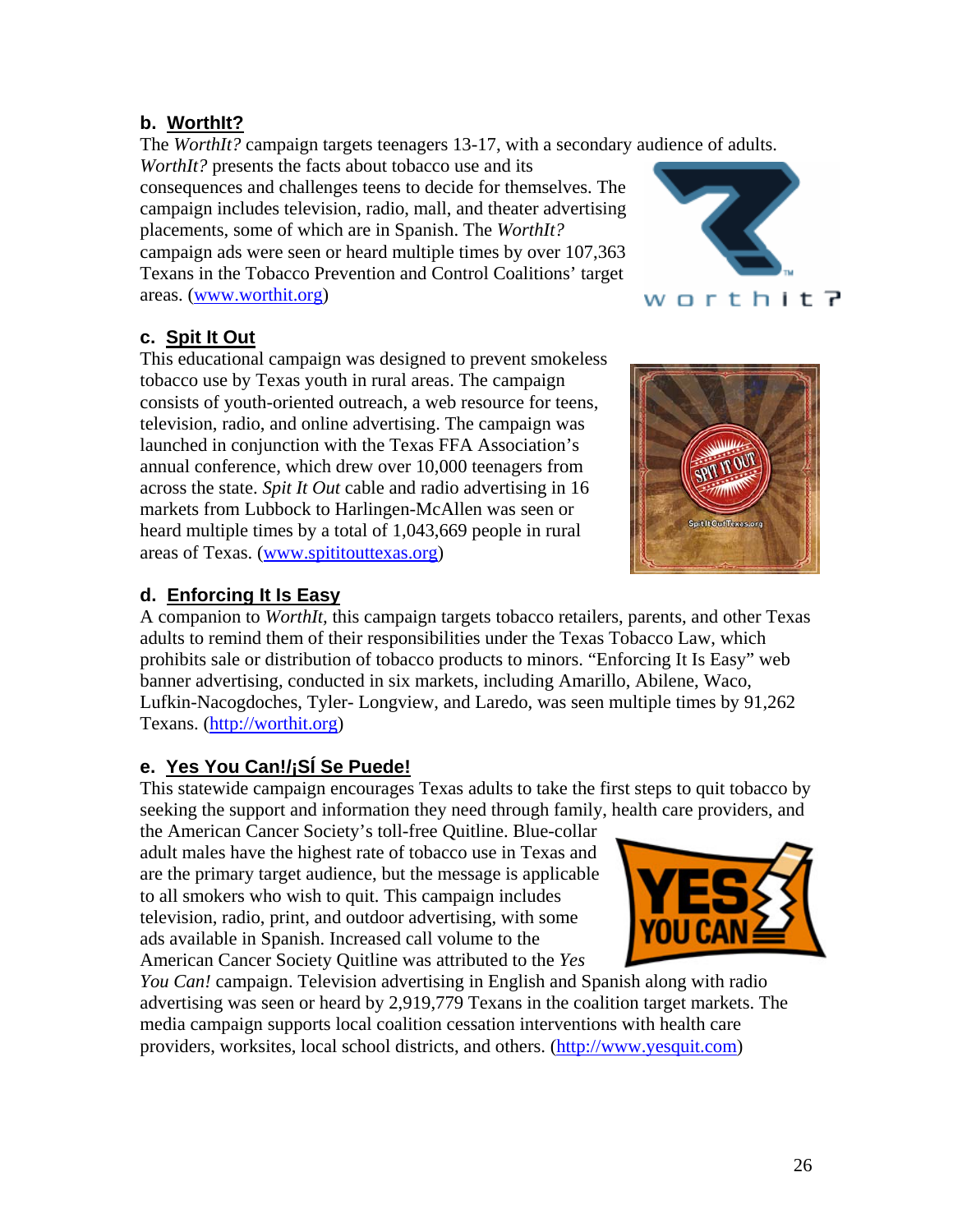### **f. Share Air**

The *Share Air* media campaign educates the public about dangers of secondhand smoke. Television, radio, outdoor, theater, internet, and print advertisements are available in English and Spanish, and a website provides additional resources. The statewide



campaign debuted in 2006 through the Texas Association of Broadcasters. The 2008 Share Air educational campaign was seen or heard by 214,872 persons in the Tyler-Longview and Lufkin-Nacogdoches markets.

The above paid media campaigns are supplemented through efforts of Tobacco Prevention and Control Coalitions, community groups, and volunteer agencies who work to raise public awareness through press releases, letters-to-the-editor, and public service announcements.

# **2. Earned Media & Added Value**

In addition to the paid media described above, community groups, volunteer agencies, and contractors work to raise public awareness through "earned" media—press releases, letters to the editor, and public service announcements on radio and television. Additionally, stations that run paid media schedules typically provide additional airtime for the campaigns by running additional public service announcements free-of-charge. The following activities from FY2008 are examples:

- The *DUCK, WorthIt?, Yes You Can,* and *Share Air* media campaigns earned \$346,617 in added value through free public service announcements provided by stations where advertising was placed, which represented almost a 36 percent increase in value added to the advertising budgets.
- The *Spit It Out* smokeless tobacco campaign was launched in front of approximately 10,000 Texas teens at the State FFA convention in Lubbock. A press conference was held on July 15, 2008, where campaign visuals such as a 3- D model of a cancerous mouth, posters listing tobacco's harmful ingredients, as well as compelling smokeless tobacco statistics were unveiled. Several major area news outlets covered the event. They included:
	- *Lubbock Avalanche-Journal*
	- **KJTV-Fox TV**
	- **KCBD-NBC TV**
	- KAMC-ABC and KLBK-CBS (shared newsroom)
	- The *Convention Chronicle*, a FFA newspaper

The public relations value for the event was calculated to be \$7,267 with an audience of 128,951 for the television stations, while the print added value was calculated to be \$10,072 with a circulation of 48,730. The total combined added value for print and television was \$17,340 and the total number of impressions for print and television was 177,681.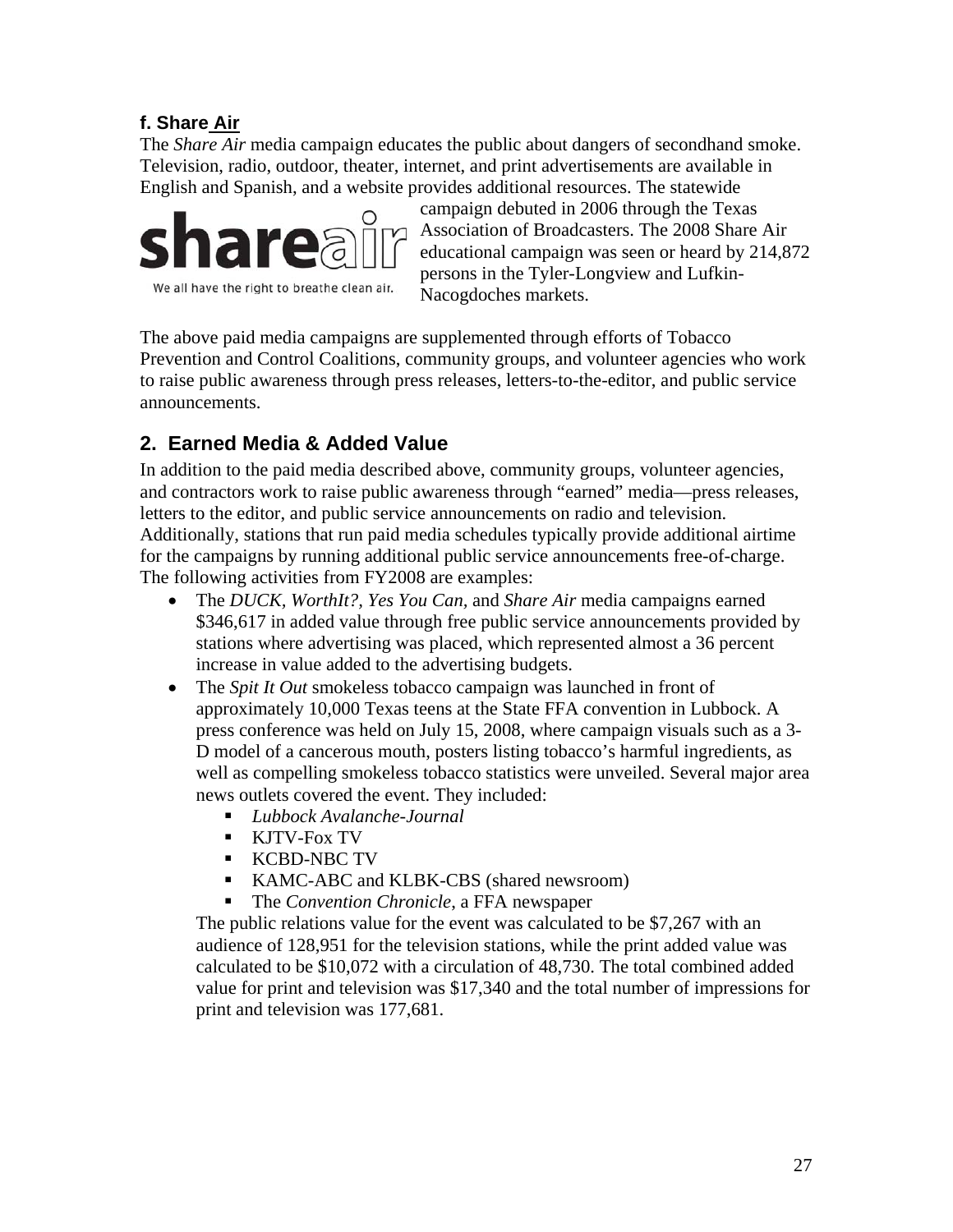# *F. Tobacco Prevention and Control Program Infrastructure*

The DSHS Tobacco Prevention and Control Program has staff in Austin who provide oversight for the program interventions. The program coordinates across other DSHS divisions providing a strategy that involves multiple state agencies, local and regional governments, voluntary organizations, universities, and local community coalitions. DSHS also has tobacco staff located in the eight regional health service offices across the state. DSHS regional tobacco coordinators conduct the following activities in their health services regions:

- **Community mobilization and training activities**
- Policy change activities
- Counter-marketing/educational activities
- Activities targeted to diverse/special populations, such as minorities, persons in rural areas, youth in alternative settings
- **Cessation activities**

Training for Tobacco Prevention and Control Coalitions is provided statewide through DSHS Coordinated Training Services prevention subcontract with Texans Standing Tall. DSHS also sponsors local, regional, and statewide trainings, conferences, and technical assistance on best practices for effective tobacco use prevention and cessation programs. As part of these activities, DSHS supports the Education Service Center - Coordinated School Health project. This initiative strengthens collaborative approaches to tobacco prevention by providing training and technical assistance to the 20 regional Education Service Center's school health specialists.

In October 2008, the University of Houston provided a workshop to introduce school health specialists to the web based assessment tool, *Positioning for Success,* designed to help school districts with customized school-level planning to improve alcohol, tobacco, and other drug prevention programs. To reach a larger number of secondary school students with effective tobacco prevention and control programs, school health specialists have disseminated online program information to local school districts and schools. School health specialists provided training, technical assistance, and information to 139,598 local school district professionals across Texas in 2008.

DSHS has contracted with the University of Texas at Austin to develop an evaluation system for the Tobacco Prevention and Control Coalition grant program. This evaluation will document short term and intermediate program outcomes for future use by both local coalitions and DSHS. The evaluation will document project effectiveness at community and state levels. Because the new coalitions were established in February 2008, no information is available at this time about their efforts beyond the counts of activities that have occurred.

DSHS will continue to provide statewide and targeted community surveillance through participation in state and national surveillance systems. These include the Behavioral Risk Factor Surveillance System, the Youth Risk Behavior Surveillance System, the Youth Tobacco Survey, and the Adult Tobacco Survey.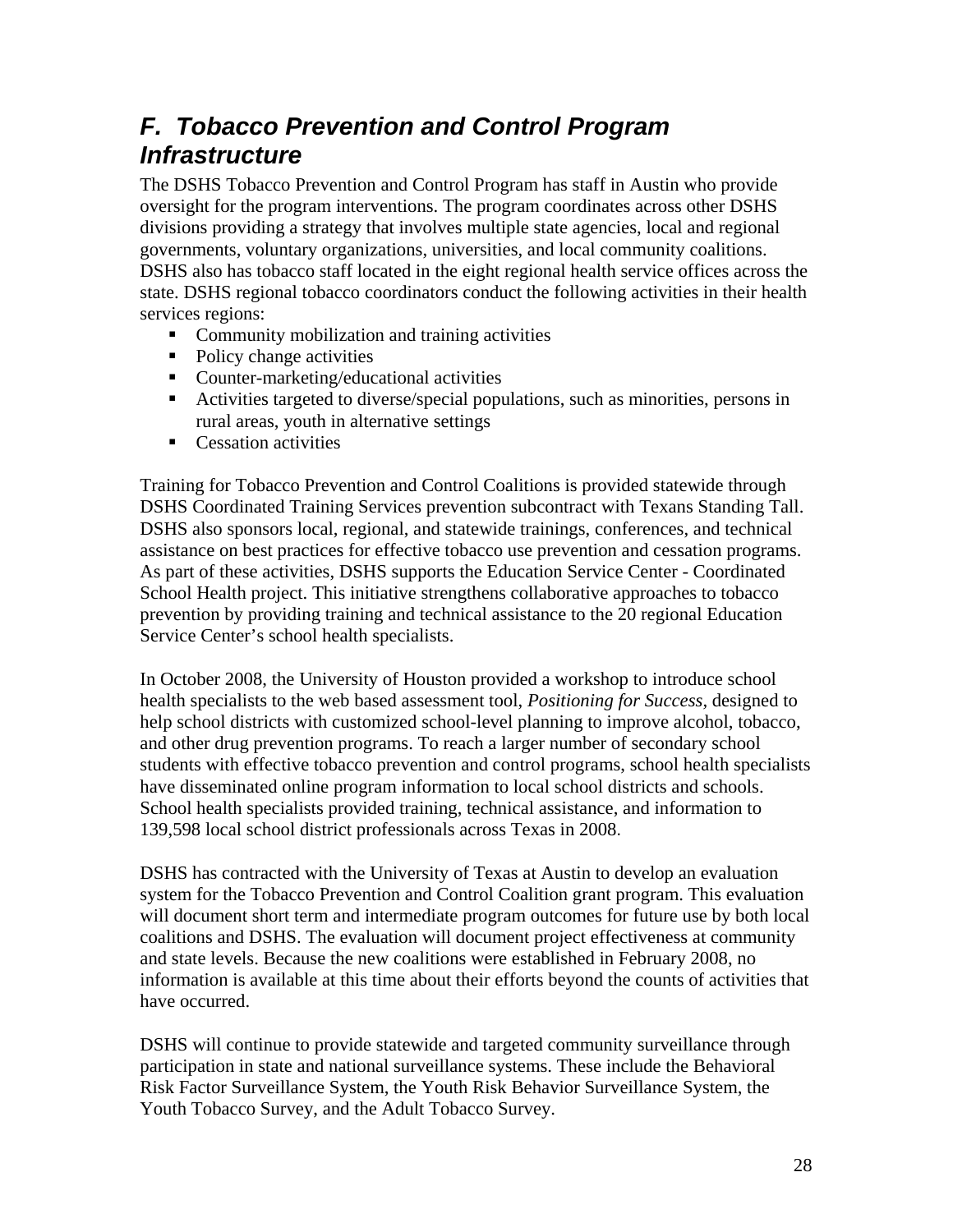# *G. Best Practices Approach to Tobacco Prevention*

The Department of State Health Services has provided an online resource for local community coalitions, grantees, and other interested stakeholders by identifying best practices and evidence-based interventions in tobacco prevention, cessation, and enforcement strategies.

# **1. Community Tobacco Prevention and Control Toolkit**

This evidence-based guide for communities is on the DSHS website at: <http://www.dshs.state.tx.us/tobacco/bestpractices/>. Using the federal Substance Abuse and Mental Health Services Administration's Strategic Prevention Framework, a public health model for building healthy communities, this six module toolkit provides information on the comprehensive tobacco prevention and control program components. The five basic components are:

- State and community interventions
- $\blacksquare$  Health communications
- **Cessation services**
- Surveillance and evaluation
- Administration and management

These Center for Disease Control and Prevention-developed components are used to coordinate community efforts to establish smoke-free policies and social norms, to promote and assist tobacco users to quit, and to prevent initiation of tobacco use. This approach combines educational, clinical, regulatory, economic, and social strategies.

### **2. The Department of State Health Services tobacco prevention**

**webpage** (<http://www.dshs.state.tx.us/tobacco/default.shtm>) also provides links to other evidence-based tobacco program resources.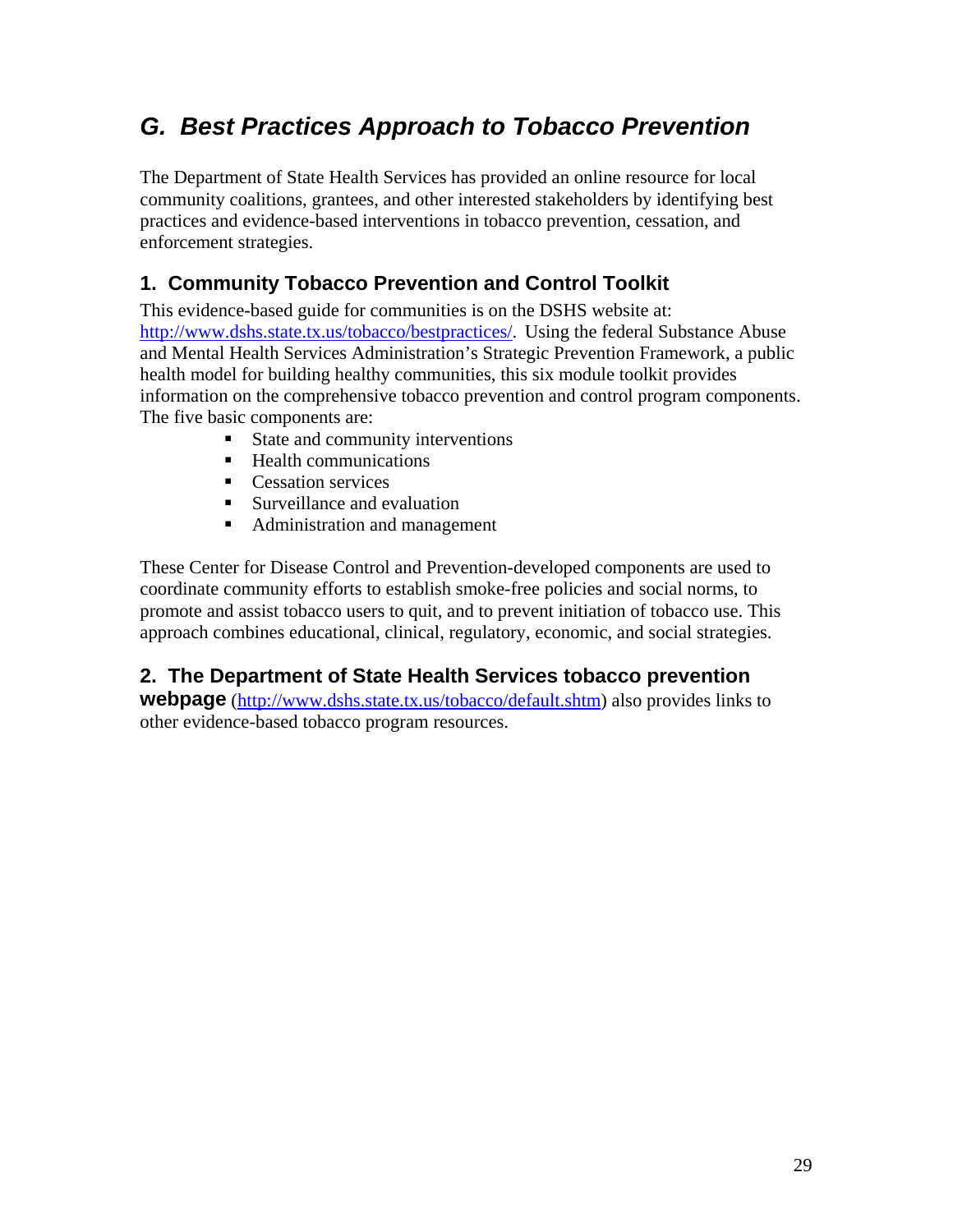# **IV. Future Plans**

Health and Safety Code, Section 161.0901(b)(4)

*"Substantial and enduring reductions in tobacco use cannot be achieved by simply expecting past successes to continue. The committee sets forth its blueprint as a twopronged strategy. The first prong envisions strengthening traditional tobacco control measures that are currently known to be effective, e.g. support comprehensive state tobacco control programs, increase excise taxes, strengthen smoking restrictions, limit youth access to tobacco products, intensify prevention interventions, and increase smoking cessation interventions. Because of deeply entrenched smoking in the U S, the report recommends a second strategy that includes a set of new and paradigmchallenging initiatives at the federal level."* 

> *"Ending The Tobacco Problem: A Blueprint For The Nation" Institute of Medicine Report, May 2007*

Substance abuse professionals have long subscribed to the idea that "prevention is prevention is prevention." This approach suggests that efforts to prevent one negative activity, such as tobacco use, can also help prevent other negative behaviors, such as underage drinking or illicit drug use. Likewise, programs that encourage healthy habits have the added benefit of discouraging unhealthy behaviors.

In addition to the public health partners who have historically addressed tobacco as a chronic disease risk factor, the DSHS tobacco program now partners with the substance abuse field, including the 11 Prevention Resource Centers around the state, the substance abuse prevention contractors who provide services to hundreds of schools and communities statewide, and with each of the education service centers through both the school health and the Safe and Drug Free Schools programs. Substance abuse providers have long considered tobacco as a gateway drug and have included tobacco messages within their overall programs.

The National Association of Mental Health Program Directors is addressing the problem of disproportionate use of tobacco products by smokers with psychiatric diagnoses. In 2007, they released the Tobacco-Free Living in Psychiatric Settings: A Best-Practices Toolkit Promoting Wellness and Recovery which provides practical tools for creating tobacco-free settings in mental health and substance abuse treatment facilities. The report notes that while overall smoking in the United States has decreased, smoking among those with addictions or mental illness has increased. Seventy-five percent of this population smoke cigarettes compared to 22 percent of the general population. The best practices toolkit states that nearly half of all cigarettes consumer in the United States are by individuals with a psychiatric disorder. The Mental Health and Substance Abuse Division is working to strengthen contractual requirements for tobacco cessation services in all treatment settings. The tobacco program staff is partnering with mental health and substance abuse advocacy groups to provide information on cessation services.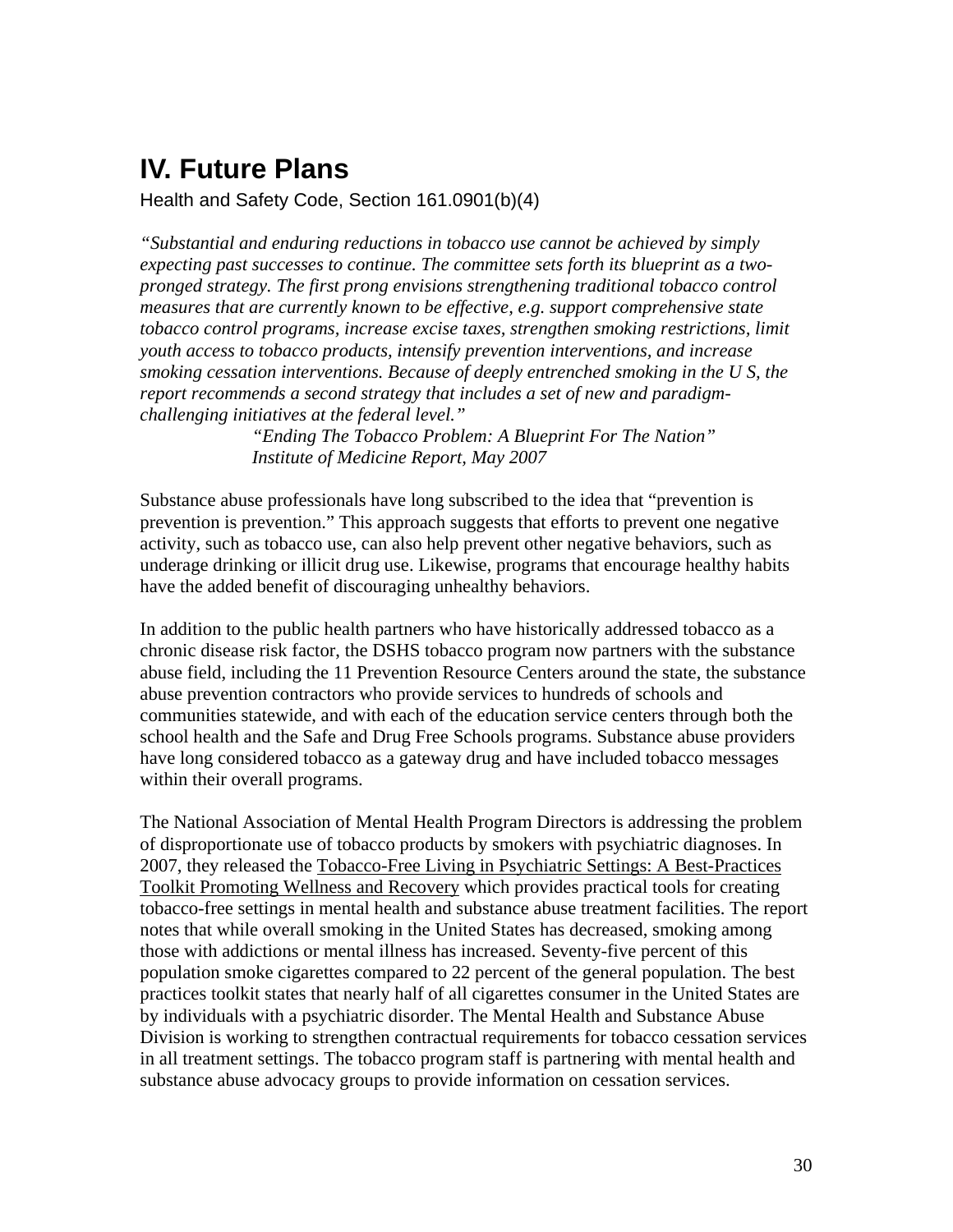These partnerships can strengthen tobacco prevention messages by opening new outlets for distributing information and services, thus, tobacco prevention and cessation activities can occur through both behavioral health and disease prevention models.

### **1. Strategic Plan**

In June 2007, the Department of State Health Services convened a team of tobacco control experts from the local, regional and state levels to develop a five-year strategic plan for comprehensive tobacco use prevention and control. The goal of the 2008 to 2013 Strategic Plan is to provide a data driven, logical evidence-based approach for achieving a smoke-free Texas using substance abuse and disease prevention methodologies. The plan is attached as Appendix B in its entirety.

# **2. Return on Investment**

*The Financial Returns from Community Investments in Tobacco Control* Final Report released in June 2006 by the Center for Health Research at Kaiser Permanente Northwest concluded that investing in comprehensive tobacco control efforts of the Texas Tobacco Prevention Initiative, a comprehensive tobacco prevention and control program in East Texas, is a highly cost-effective use of resources that provides substantial net financial savings to Texas employers, health plans, and the state.

The state contracted with Kaiser Permanente to study the return on investment from reductions in adult smoking associated with \$3 per capita spending for the comprehensive tobacco control program in East Texas. The return on investment study showed that in 2003, the single year program costs of \$11.3 million (\$2.71 per capita) implementing comprehensive programming in Harris, Fort Bend, Montgomery and Jefferson counties resulted in over 29,800 fewer adult smokers in 2003 and savings of over \$252 million in medical care costs and lost productivity.

The report proposes that a comprehensive and sustained tobacco prevention and control program throughout the state will result in a long-term reduction in tobacco use. Outcomes from one year of spending of \$3.00 per capita (approximately \$68 million) for a statewide program would yield an estimated 163,600 fewer Texans who smoke statewide. The study concluded that with a \$3 per capita investment in comprehensive programming resulted in a cumulative return on investment per capita of \$58 for the state, \$44 per capita for health plans, and \$16 per capita for employers.

The Kaiser-Permanente study concluded that after five years, the Texas Tobacco Initiative saved over \$252 million in total medical care and productivity costs, more than \$186 million in total medical care savings and more than \$66 million in future productivity costs.

Additionally, the Youth Tobacco Survey data from the comprehensive program implemented in Beaumont/Port Arthur showed dramatic reductions in youth tobacco use. The survey concluded that "current use of any tobacco" reported by middle school students declined to 14.3% in 2006 from 21.3% in 2003, while "current use of any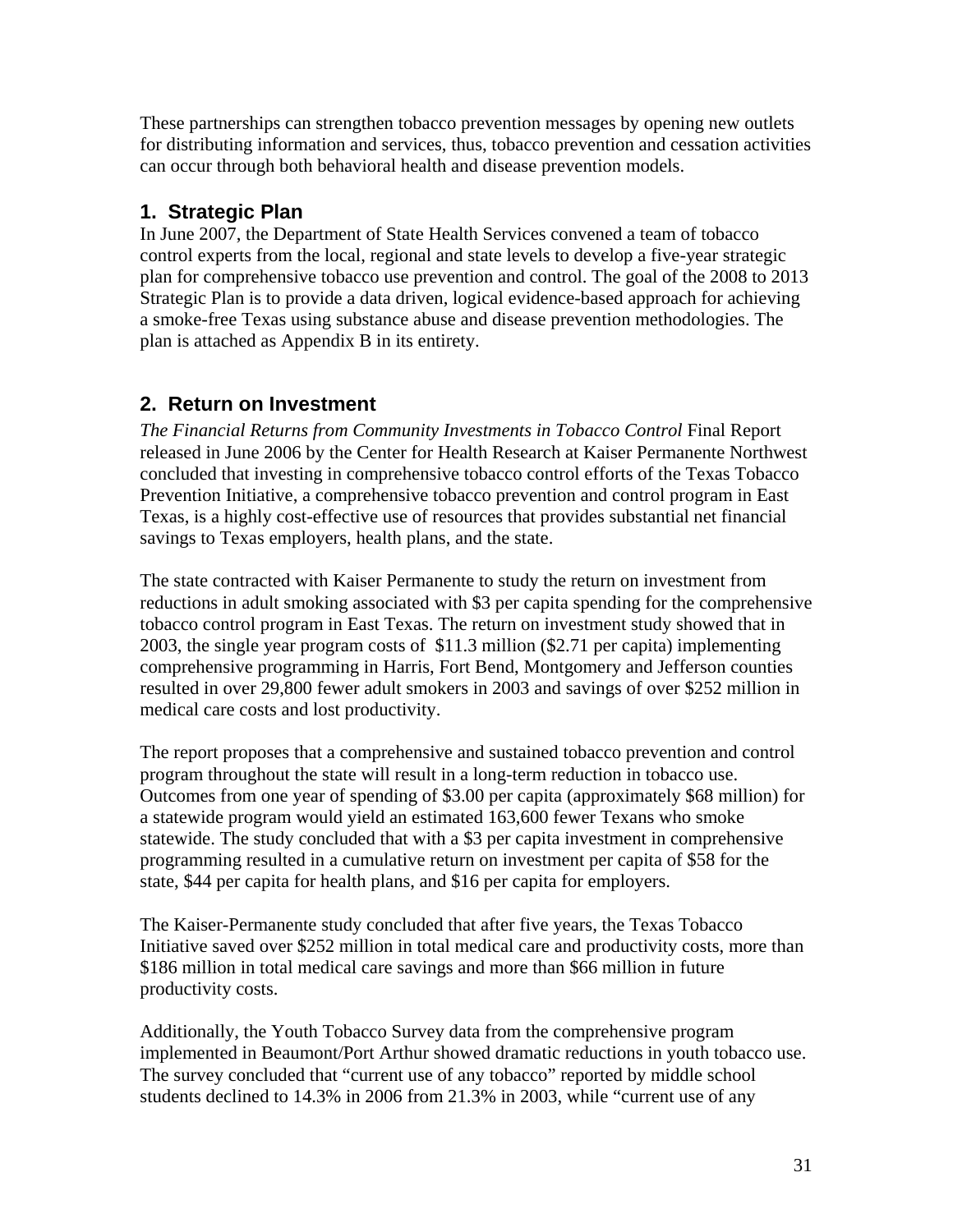tobacco" by middle school students in Houston and the surrounding area, without the comprehensive programming, rose from 14.8% in 2003 to 17.0% in 2006.

# **3. Funding Requests**

DSHS has submitted an Exceptional Item request to the 81<sup>st</sup> Legislature for increased funding for cessation services and additional communities served by comprehensive Tobacco Prevention and Control Coalitions. A request for comprehensive tobacco prevention and control programs in four additional major metropolitan areas (Harris, Dallas, Tarrant, and Hidalgo Counties) has been made to the Cancer Prevention and Research Institute of Texas.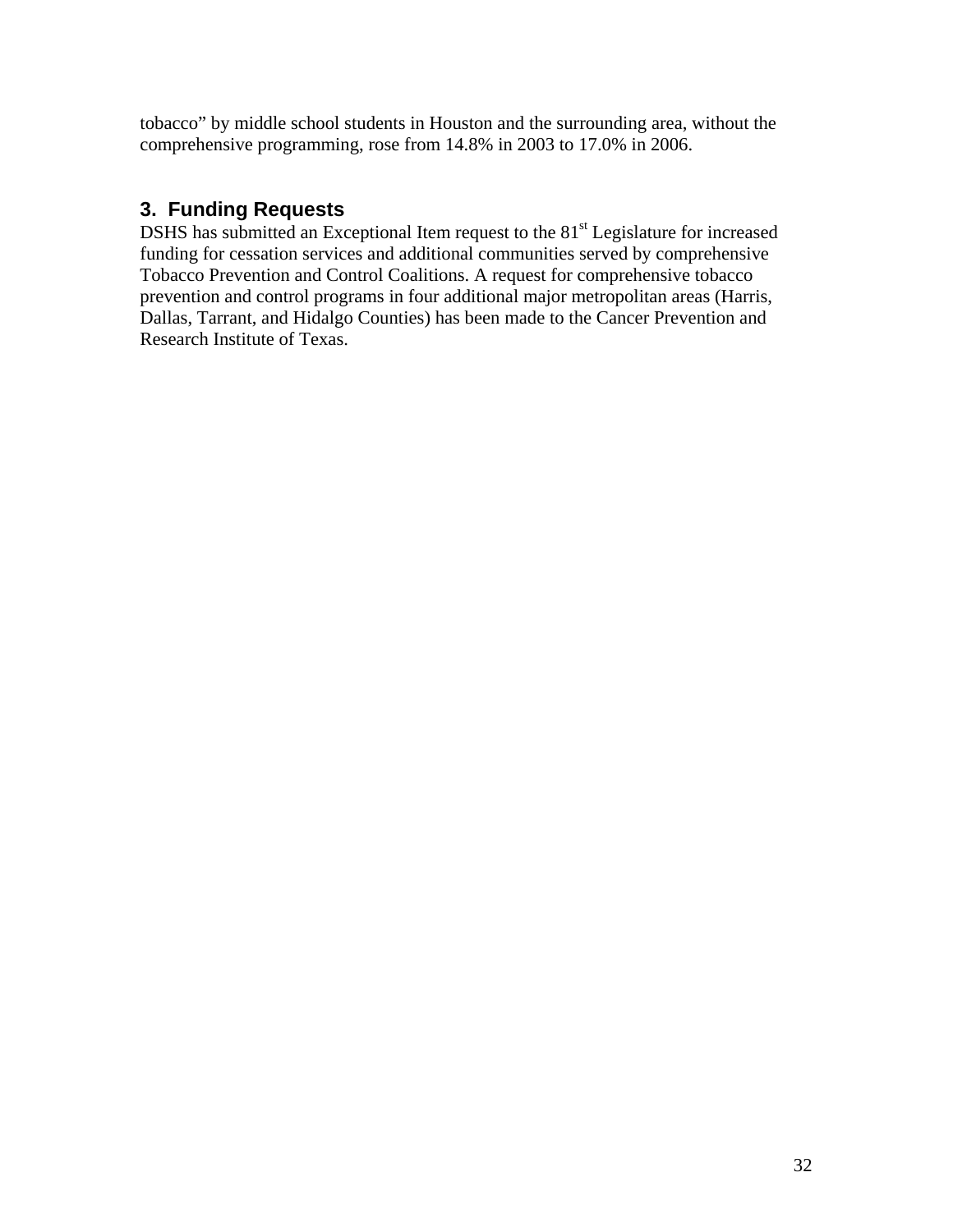# **V. Educational Programs**

Health and Safety Code, Section 161.0901(b)(5): The educational programs of the Office of Smoking and Health of the department and the effectiveness of those programs.

Education is a key component of the Department of State Health Services prevention and cessation activities which are listed in Section II: Tobacco Sales and Section III: Tobacco Initiatives. The effectiveness of these programs is shown through the decrease of illegal sales of tobacco products to minors in Section II and the decrease of tobacco use in adults and youth as described in Section VI: Tobacco Use. Below are the specific activities described in the sections above.

# **Section II: Tobacco Sales**

- Support Activities for Enforcement of Texas Tobacco Laws:
	- Community education
	- Texas Youth Tobacco Awareness Program
	- Media

# **Section III: Tobacco Use**

- Statewide Comprehensive Tobacco Prevention Community Grant Program Tobacco Prevention and Control Coalitions
- Statewide Tobacco Prevention
	- School-based prevention
	- Smokeless tobacco prevention
	- Texas Teen Tobacco Summit and Comprehensive Tobacco Conference
	- Regional Texas Teen Tobacco Summits
	- Texas Tobacco Free Kids Day
	- Tar Wars
- Cessation of Tobacco Use by Adults and Children
	- *Yes You Can* cessation campaign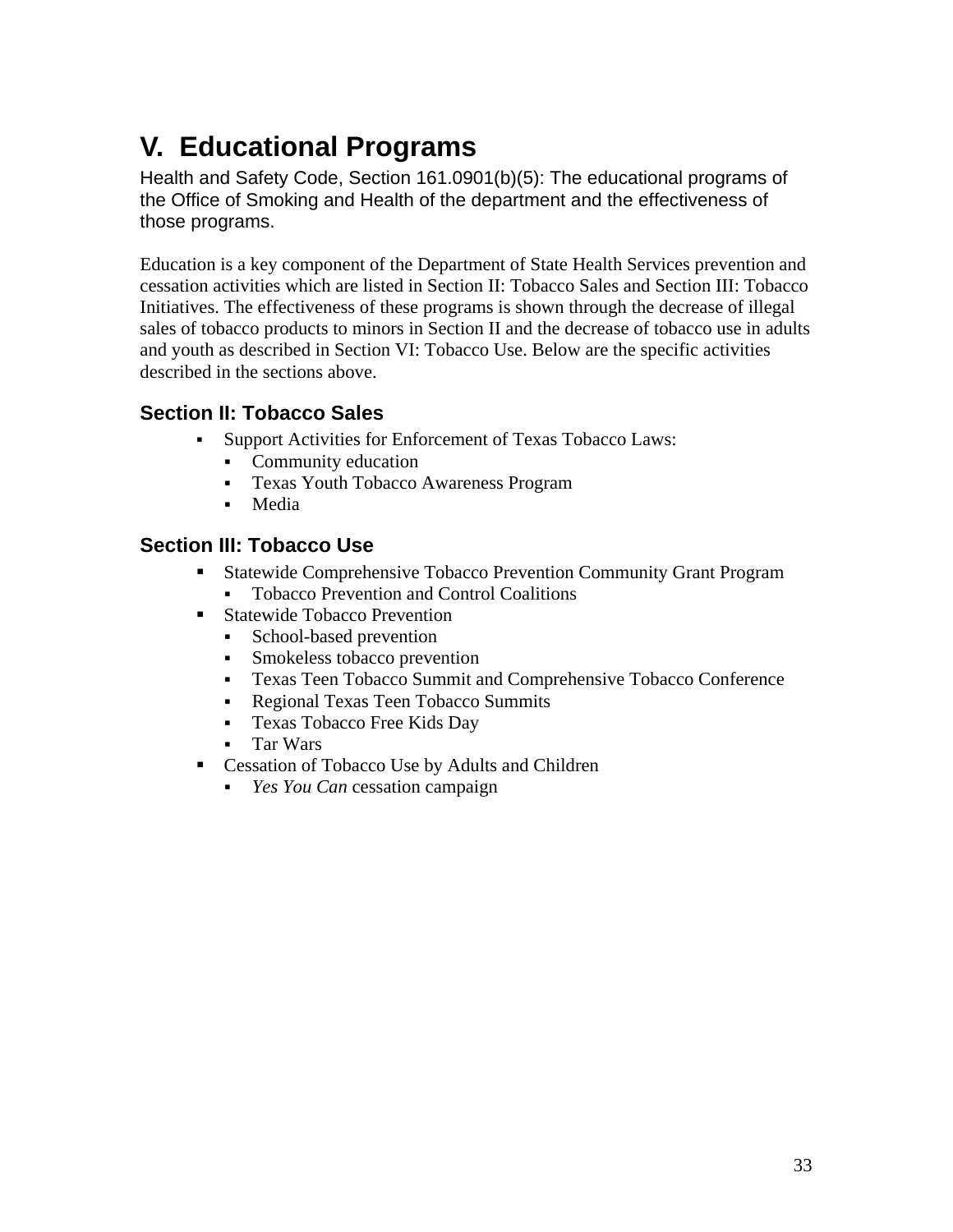# **VI. Tobacco Use**

Health and Safety Code, Section 161.0901(b)(6): The incidence of use of tobacco and tobacco products by regions in this state, including use of cigarettes and tobacco products by ethnicity.

*Cigarette smoking is responsible for 24,200 annual deaths in Texas – more deaths than from AIDS, heroin, cocaine, alcohol, car accidents, fire, and murder combined. Mortality and Morbidity Weekly Report, 2002, Centers for Disease Control and Prevention*

# *Adult Tobacco Use*



Texas adults had consistently maintained a smoking rate of approximately 22 percent for the past decade. However, efforts to increase cessation have resulted in a 19.3 percent smoking rate in 2007 for Texas adults according to the Behavioral Risk Factor Surveillance System data from the Centers for Disease Control and Prevention and Texas Department of State Health Services.

The 2007 Behavioral Risk Factor Surveillance System current adult smoking rates, as shown in the chart below, indicate that Region 4/5N in Northeast Texas had the highest smoking rate 26.3 percent, while Southeast Texas, Region 6/5S, had the lowest smoking rate at 16.1 percent.

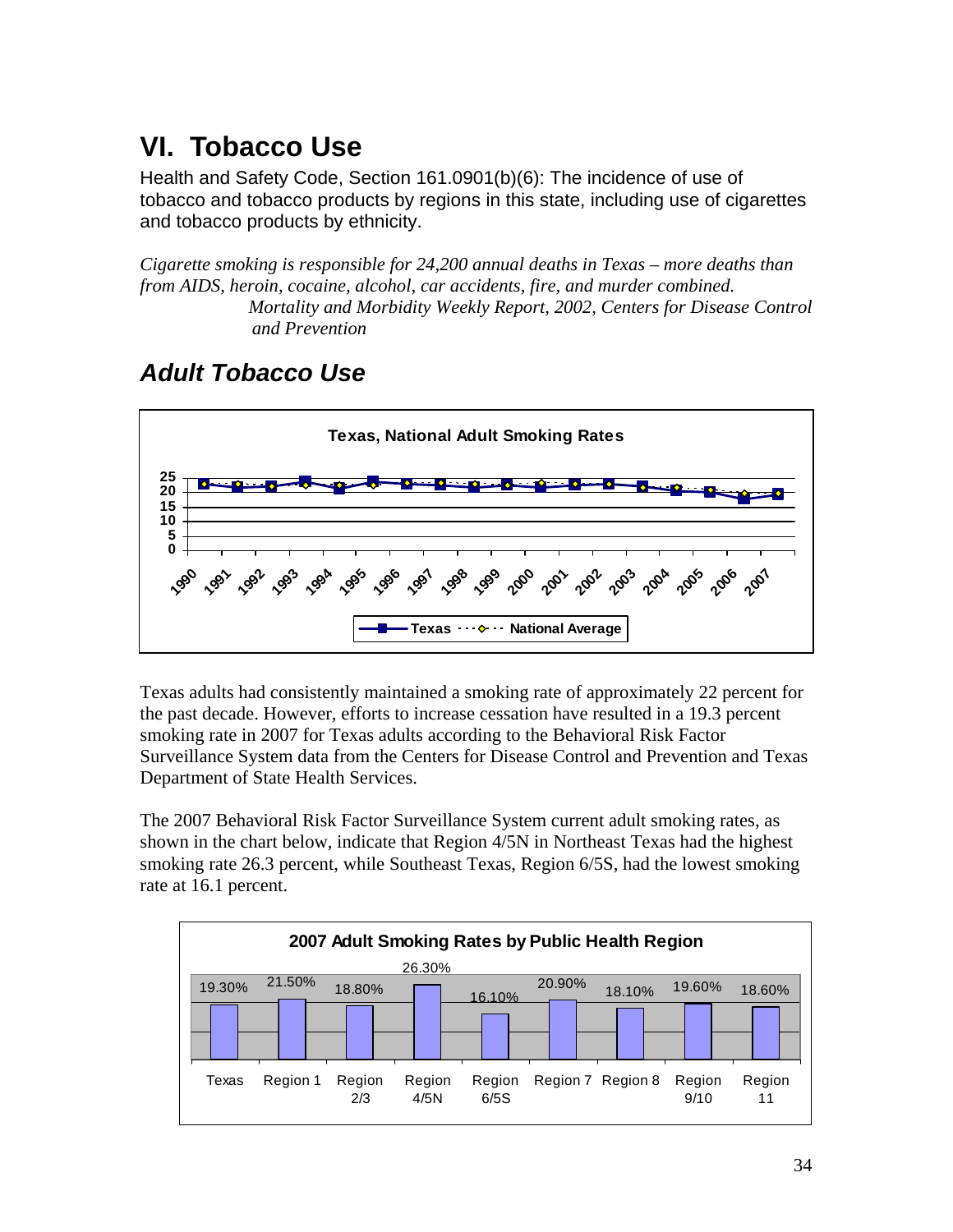Behavioral Risk Factor Surveillance System data in both 2006 and 2007 reveal that African Americans had the highest current smoking rates. Although smoking rates among African Americans went down from 25 percent in 2006 to 21.4 percent in 2007, the current smoking rates for African Americans was still considerably higher than the rate of smoking for Texas each year.

### **Adult Tobacco Use in Tobacco Prevention and Control Coalition Communities**

DSHS funded Tobacco Prevention and Control Coalitions, located in Lubbock and surrounding counties; Gregg and Smith Counties; Fort Bend County; Bexar County; Midland and Ector Counties; and the city of Austin to provide evidence-based comprehensive tobacco



prevention and control programming to meet DSHS tobacco program goals to reduce tobacco use and related health consequences across the state.

As mentioned previously, according to the Behavioral Risk Factor Surveillance System data, the rate of tobacco use among Texas adults was 19.3 percent in 2007. Ector/Midland counties in West Texas and Gregg/Smith counties in Northeast Texas have rates of tobacco use higher than that of Texas overall. Ector/Midland was the highest at 24.4 percent.

# **National Comparisons**

A look at 2007 national statistics from the Center for Disease Control and Prevention, Office on Smoking and Health, provide a comparison between Texas and the rest of the nation:

- Kentucky (28.2 percent), West Virginia (26.9 percent), and Oklahoma (25.8 percent) had the highest prevalence of current smokers. Smoking prevalence was lowest in Utah (11.7 percent), California (14.3 percent), and Connecticut (15.4 percent). The rate for Texas was 19.3 percent.
- An estimated 19.8 percent (43.4 million) of U.S. adults were current cigarette smokers; of these, 77.8 percent (33.8 million) smoked every day, and 22.2 percent (9.6 million) smoked some days.
- **Prevalence of current cigarette smoking varied substantially across population** subgroups. Nationally, current smoking was higher among men (22.3 percent),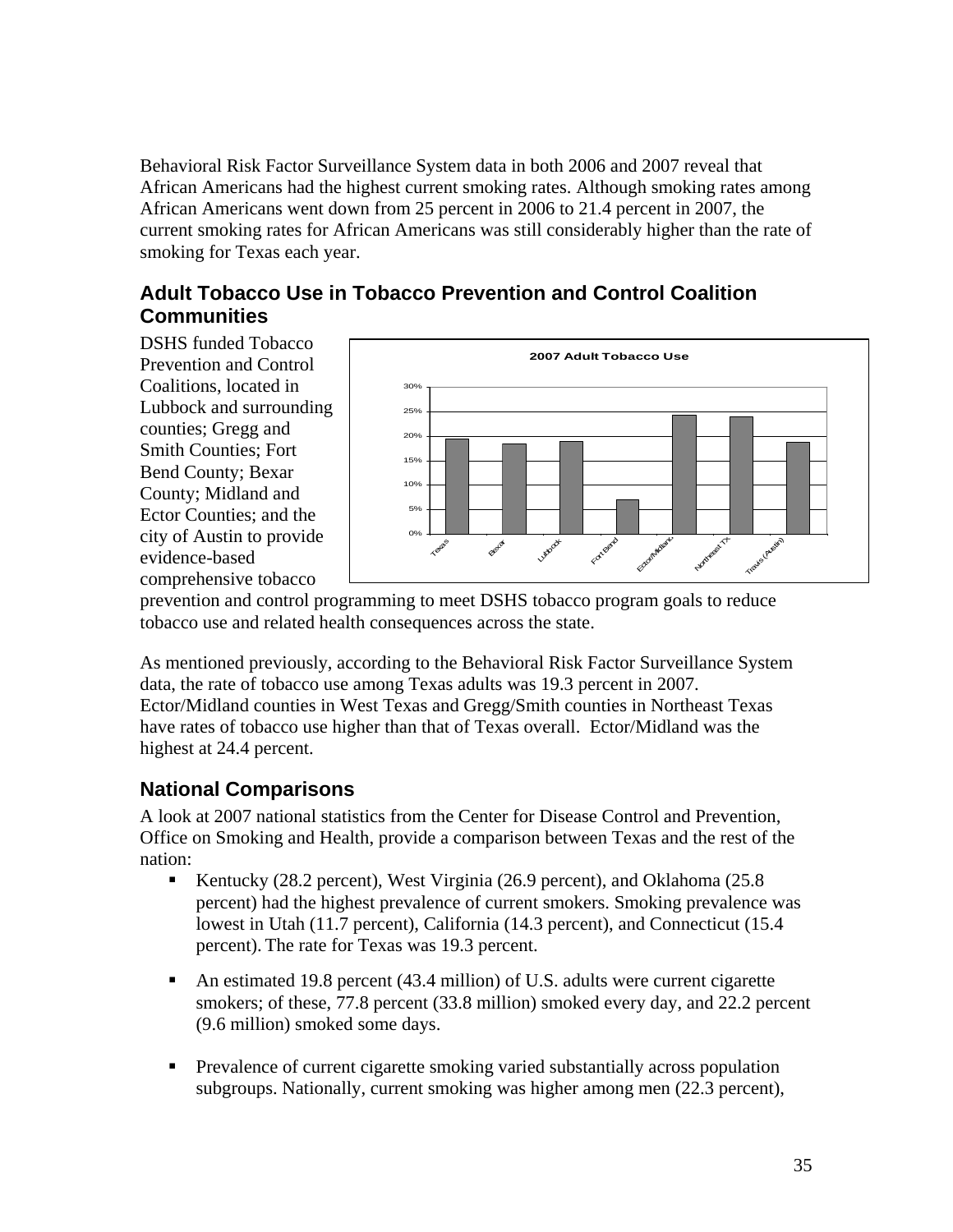than women (17.4 percent).Current smoking among Texas men (22.0 percent), was higher than Texas women (16.9 percent). Adults aged 18-24 years (22.2 percent) and 25-44 years (22.8 percent), had the highest prevalence

- Among racial/ethnic groups, American Indians and Alaska Natives had the highest prevalence (36.4 percent), followed by non-Hispanic whites (21.4 percent), and non-Hispanic blacks (19.8 percent). Asians (9.6 percent) and Hispanics (13.3 percent) had the lowest rates.
- By education level, smoking prevalence was highest among adults who had earned a General Educational Development (GED) certificate (44.0 percent) and those with 9-11 years of education (33.3 percent); prevalence generally decreased with increased education.
- **Prevalence of current smoking was higher among adults living below the poverty** level (38.8 percent), than among those at or above the poverty level (20.3 percent).

# *Youth Tobacco Use*

# **Texas School Survey of Substance Use Among Youth**

Public health activities continue to have a positive impact on rates of underage tobacco use in Texas. Overall tobacco use by Texas youth has decreased significantly since 1990.

The Texas School Survey of Substance Use Among Youth, a statewide survey of alcohol, tobacco and other drug use among students in secondary (grades 7 – 12) and elementary schools (grades  $4-6$ ), has documented a



significant decrease in tobacco use among students since 1990. Both the Texas school survey and the statewide Youth Tobacco Survey track trends in tobacco use that substantiate the positive effects of comprehensive approaches to tobacco prevention and control activities which include utilizing skills and resources of public health and substance abuse prevention programs located in government, non-profit, and grass-roots community-based organizations throughout the state.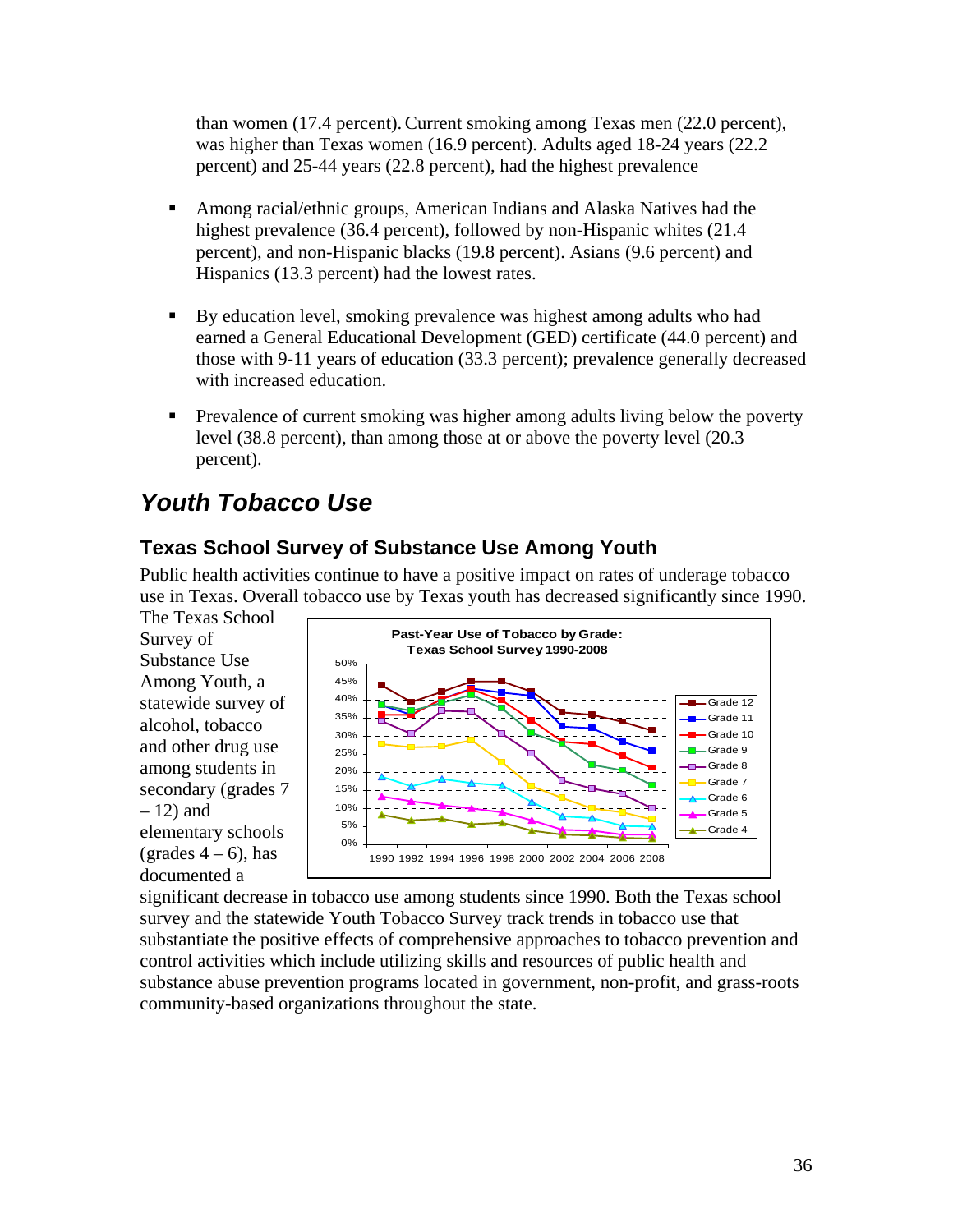The Texas school survey reports that about 32 percent of all secondary students in 2008 reported having used some type of tobacco product (cigarettes or smokeless tobacco) during their lifetime, significantly down from 39 percent in 2004 and from 56 percent in 1990. As indicated above, the number of students who report using tobacco products climbs with each grade. Forty-two percent of students in grades 7-12 reported initiating tobacco use before the age of 13, with tobacco use increasing between middle school and

high school. In 2008, 31.7 percent of all students reported ever using tobacco, with seniors (47.8 percent), reporting nearly twice the lifetime use of  $8<sup>th</sup>$ graders (22.7 percent), and three times the lifetime use of  $7<sup>th</sup>$ graders (16.6 percent).

The Texas school survey also shows that 12.9 percent of all secondary students



reported use of tobacco in the month preceding the 2008 school survey, down considerably from the 26 percent high in 1998. All students in grades 7-12 had their lowest rate of past-month tobacco use since 1990. In 2008, 24 percent of seniors admitted current use of tobacco products, which is four times the current past month use of  $8<sup>th</sup>$ graders (6.4 percent), and five times the past month use of  $7<sup>th</sup>$  graders (4.8 percent). Approximately 215,888 Texas high school students are currently using tobacco products.

# **Texas Youth Tobacco Survey**

The Texas Youth Tobacco Survey has been conducted throughout the state on evennumbered years since 1998. The Texas Youth Tobacco Survey has been completed in randomly selected middle school (grades 6-8) and high schools (grades 9-12) throughout the state. The survey is another tool to help evaluate the prevention efforts being used to bring about changes in youth tobacco use.

In 1999, 15 percent of Texas middle school students reported current use of cigarettes. In the 2008 Texas Youth Tobacco Survey, that number had decreased to 8.9 percent. In 1999, 32.8 percent of Texas high school students reported that they currently used cigarettes, compared to 19.8 percent in 2008. The numbers for the use of any tobacco product have also dropped since the survey began. In 1999, 22.9 percent of Texas middle school students reported using some kind of tobacco product. By 2008, that percentage had dropped to 12.2 percent. In Texas high schools, the percentage of those who used any tobacco product in 1999 was 42.1 percent, but it had dropped to 25.9 percent by 2008. The smokeless tobacco use rate for Texas middle school youth was 4.4 percent while the smokeless rate for high school students was 7.3 percent.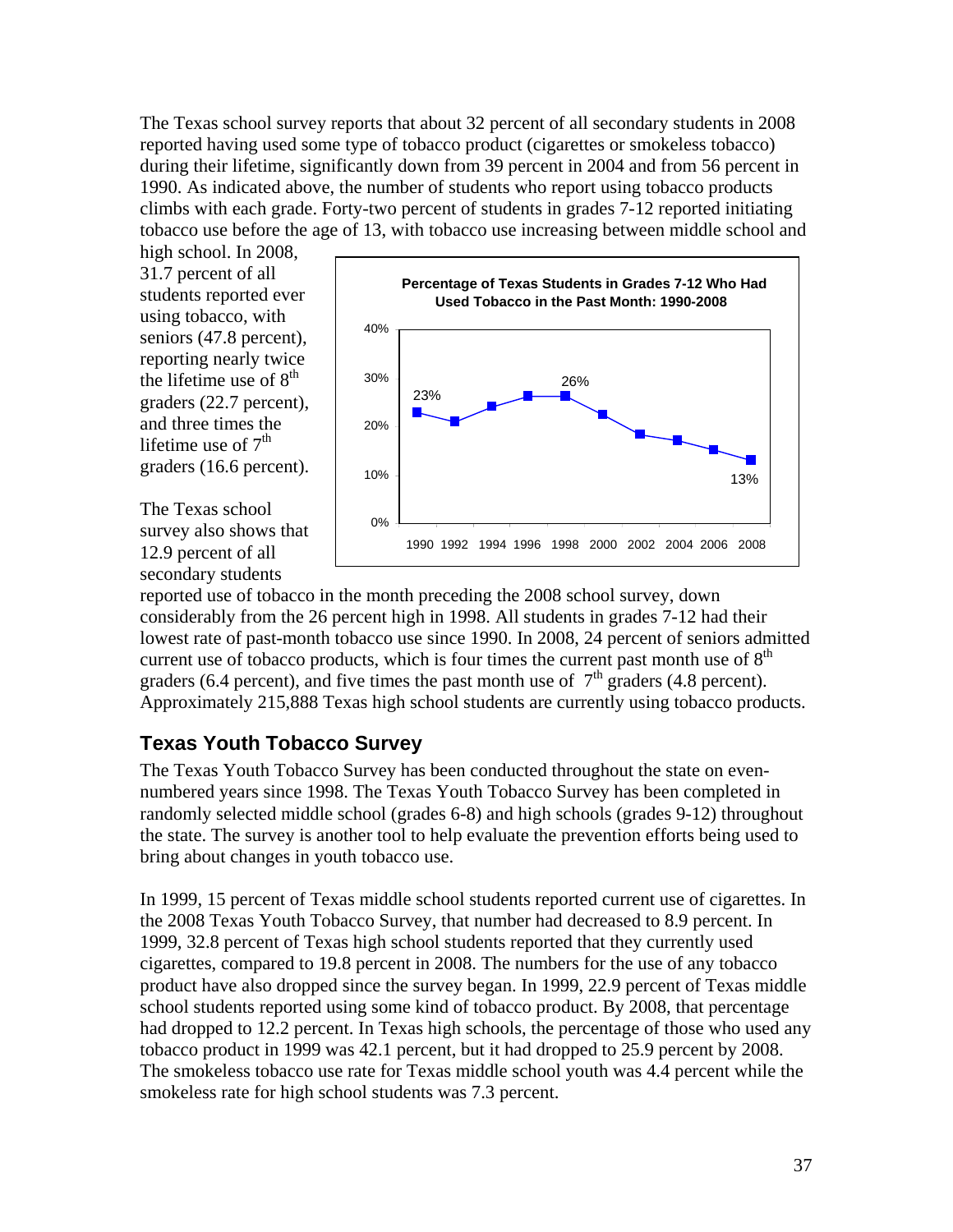### **Youth Tobacco Use in Tobacco Prevention and Control Coalition Communities**

0% 5% 10% 15% 20% 25% 30% 35%  $\times e^{t^{\mathfrak{G}^{\sharp}}}$ Beyan Lubbock Fort Bend Kctor ass T ■Middle School ■High School

According to the 2008 Youth Tobacco Survey, all six DSHS tobacco program target communities were found to be

above the state rate for current tobacco use among middle and high school students. While Fort Bend County had the lowest rate for middle school students and Bexar County had the lowest rate for high school students, Lubbock and surrounding counties had the highest rates of current tobacco use for high school students. Northeast Texas and Lubbock and surrounding counties had similarly high rates of current tobacco use among middle school students. The Austin Independent School District declined to participate in the 2008 Youth Tobacco Survey due to time constraints within the district.

### **2008 Texas Youth Tobacco Survey Current Any Tobacco Use**

The overall youth tobacco use rates (middle school and high school) in Texas have dropped from 24.7 percent in 2006 to 20 percent in 2008 indicating significant progress has been made in reducing tobacco use among youth during this period.